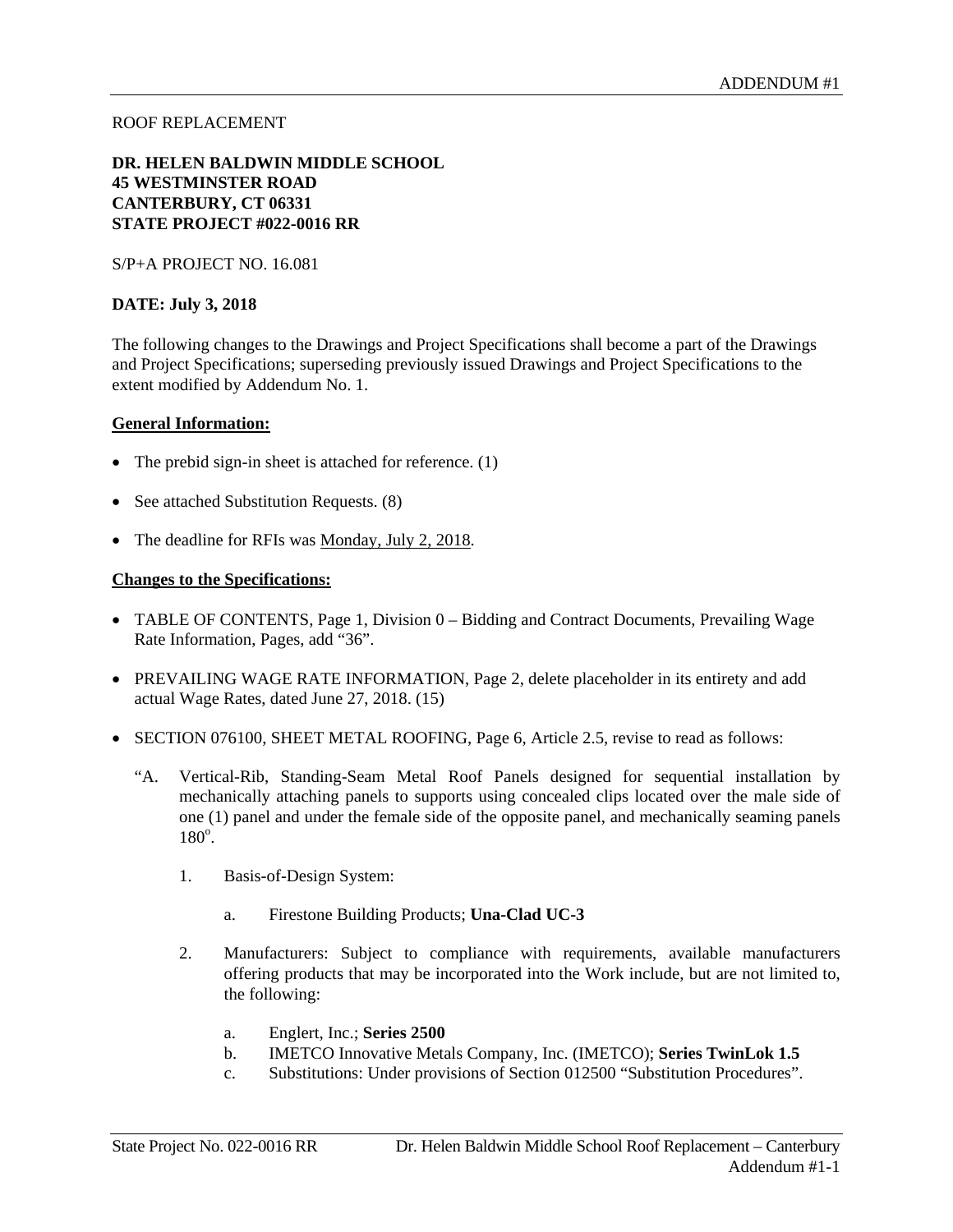- 3. Material: Aluminum sheet, 0.040-inch-thick. See Article 2.2 for finishes and color selection.
- 4. Characteristics:
	- a. The same panel profile from a single manufacturer shall be used for ALL standing seam roof areas.
	- b. Configuration: Standing seams incorporating mechanically interlocked, concealed anchor clips which allow unlimited thermal movement. Snap-on separate seam caps are not acceptable.
		- 1) Profile of panel shall be flat.
		- 2) Exposed fasteners, screws and/or roof mastic are unacceptable and will be rejected. System configuration only allows for exposed fasteners at panel overlap (if required and approved by Architect) and trim details (as per manufacturer's guidelines).
		- 3) Panels must be furnished in continuous lengths from ridge to eave with no overlaps unless approved by Architect.
	- c. Seam: 1½-inch minimum height. Seam shall allow for expansion and contraction of panels due to thermal changes.
	- d. Sealant: Female seam shall have a factory-applied hot-melt sealant bead. Clip shall be designed to ensure that normal expansion and contraction of panel will not cause damage to the integrity of the seal.
	- e. A clearance of 7/16-inch height between the panel and the roof substrate is required to conceal telegraphing of the supporting structure and to aid in venting the roof system.
	- d. Site Formed Panels: Bidder will not be allowed to supply panels formed at the jobsite on portable rollformers; metal panels must be factory pre-manufactured and engineered for this project.
	- e. Concealed Standard Anchor Clips: Clip base must be 18-gauge galvanized steel with 22-gauge stainless-steel alloy 410 sliding top. Clips must be two-piece design to provide for a minimum of 3 inches of total thermal movement in the longitudinal dimension. One-piece clips are not acceptable.
	- g. Standing Seam Panel Width: 18 inches (nominal)."

The addendum consists of twenty-six (26) pages of 8½" x 11" text. End of Addendum '1'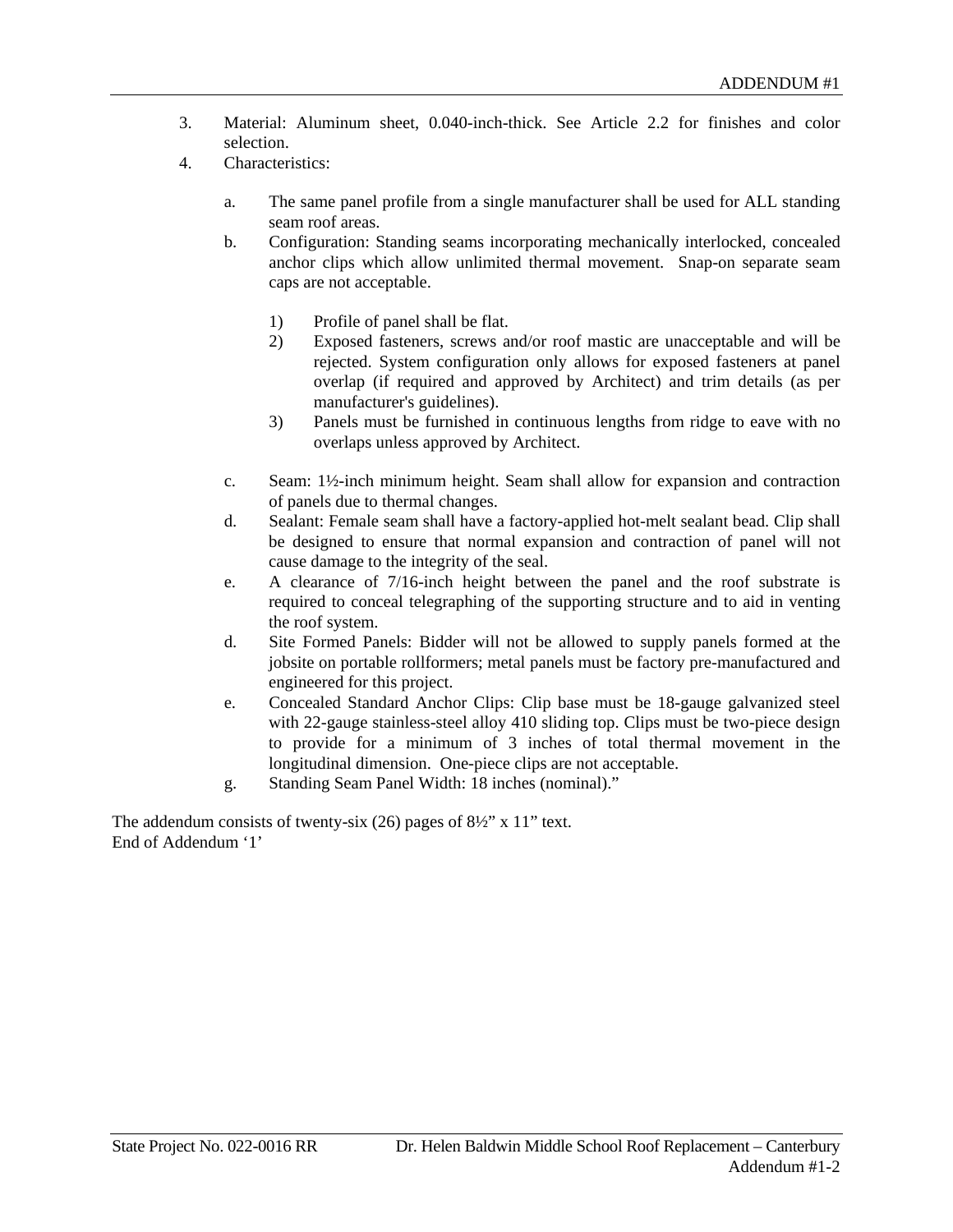Sam Mille Silktown Roofing Kim 2 silktown voofing<br>THE BEAULIEU ELITE ROOTING & RESTORATION LLC MIKE BELULIEU S matt Adocrts Goldscal heating mroberts@gsrafs.ca ALAN Pellerin J45 Restoration INC. Apellerin | J45 Restoration, Com TOM RODRIGUE IMPERIAL COMPANY TOMRE THEIMPERIALCO. COM Jeff Blair Greenwood Indestries Jblair@greenwood-industriescom Frank Elbre Shorelwe Responsible Shordwe Responsible Met DAN FEDELE SEPICOAST SCAFFOLD SHREWSBURY, MUA Shannon Bostigo Aero Crane shannon@ Kaystrucking.com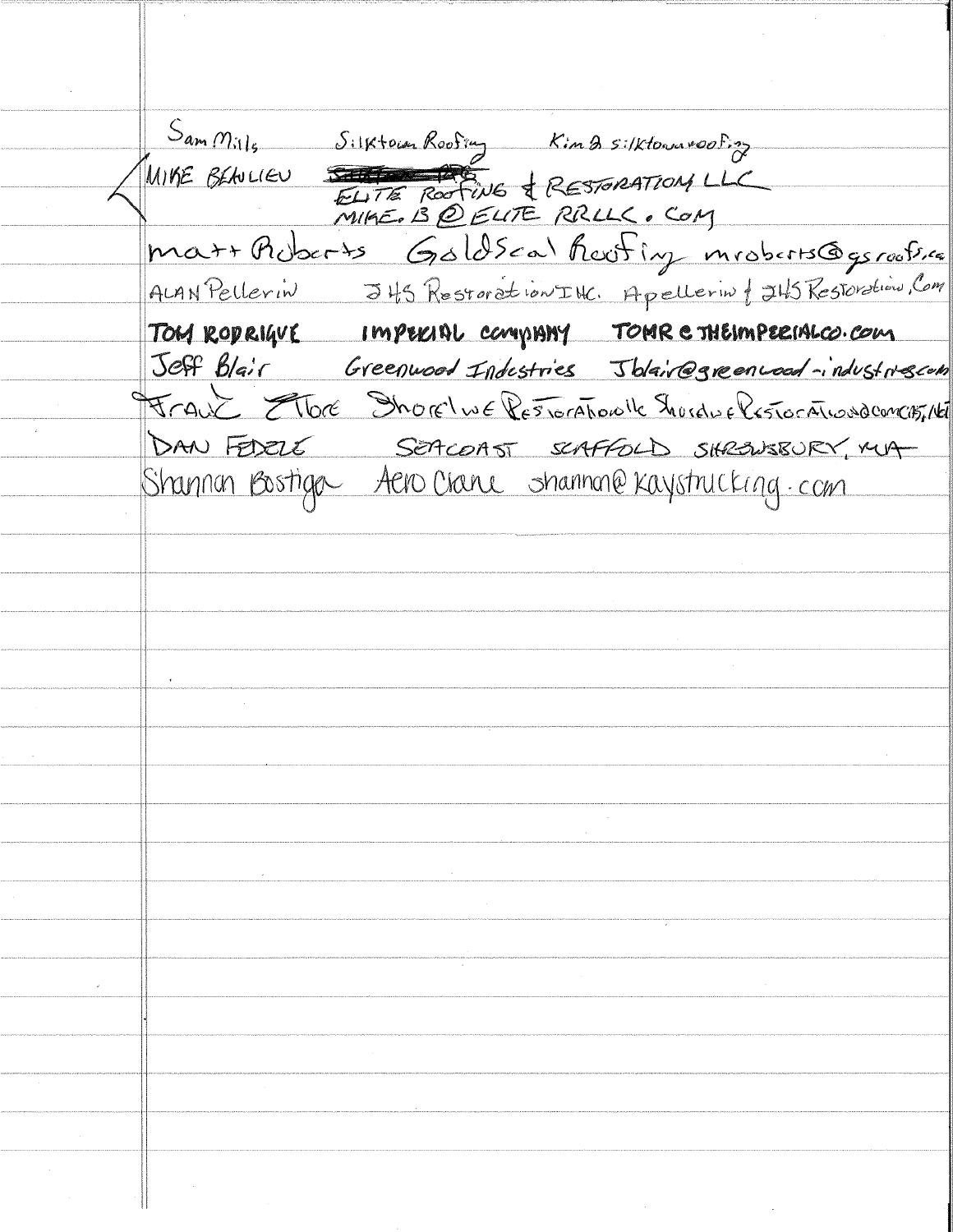

# **SUBSTITUTION REQUEST**

(During the Bidding/Negotiating Phase)

| Project: | Dr. Helen Baldwin Middle School Roof Replacement                                                                           | Substitution Request Number: 1013                       |
|----------|----------------------------------------------------------------------------------------------------------------------------|---------------------------------------------------------|
|          | 45 Westminster Road, Canterbury, CT, 06331                                                                                 | Englert Inc.<br>From:                                   |
| To:      | Silver/ Petrucelli + Associates                                                                                            | 6/28/18<br>Date:                                        |
|          | 3190 Whitney Ave, Hamden, CT 06518                                                                                         | A/E Project Number: 022-0016 RR                         |
| Re:      | Standing seam metal roof                                                                                                   | Contract For: Englert                                   |
|          | Specification Title: Sheet metal roofing                                                                                   | Description: Standing seam metal roof panel             |
|          | Section: 076100<br>Page: $6$                                                                                               | Article/Paragraph: 2.5                                  |
|          | Proposed Substitution: Englert Series 3000                                                                                 |                                                         |
|          | Manufacturer: Englert Inc.                                                                                                 | Phone: 732-934-9029                                     |
|          | Address: 1200 Amboy Ave. Perth Amboy, NJ                                                                                   |                                                         |
|          | Trade Name: Englert Inc.                                                                                                   | Model No.:                                              |
|          | Installer: Manufacturer                                                                                                    |                                                         |
| Address: |                                                                                                                            |                                                         |
|          | and Imetco has a 2-3/8" seam height.<br>$\sqrt{}$ Point-by-point comparative data attached $-$ REQUIRED BY A/E             |                                                         |
|          | Reason for not providing specified item:<br>As the manufacturer we are receiving calls to use our Series 3000 on this job. |                                                         |
|          | Similar Installation:<br>Project: Claremont Elementary School<br>Address: 175 Claremont Rd.<br>Owner:                      | Architect: SSP Architect<br>Franklin Board of Education |
|          | Somerset, NJ 08873                                                                                                         | Date Installed: January 2018                            |
|          | Proposed substitution affects other parts of Work:                                                                         | $\nabla$ No $\nabla$ Yes; explain                       |
|          | Savings to Owner for accepting substitution: Unknown                                                                       | $($ \$ $)$                                              |
|          | $\sqrt{N_0}$<br>Proposed substitution changes Contract Time:                                                               | Yes [Add]<br>days.                                      |
|          | $\sqrt{\ }$ Product Data<br>Supporting Data Attached:<br>Drawings                                                          | Samples<br>$\bigcap$ Tests<br>Reports                   |
|          |                                                                                                                            |                                                         |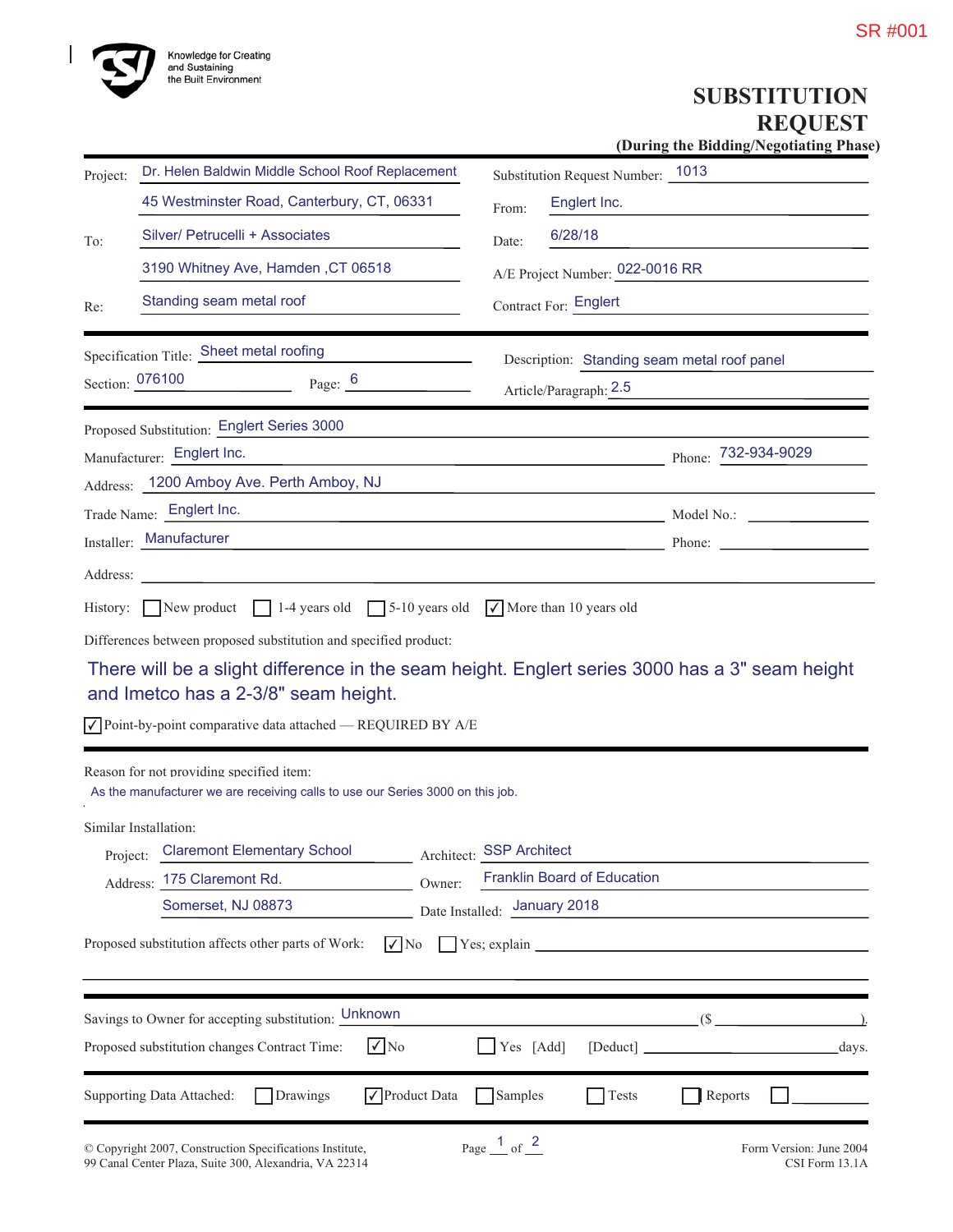**SUBSTITUTION REOUEST** (During the Bidding/Negotiating Phase - Continued)

The Undersigned certifies:

- Proposed substitution has been fully investigated and determined to be equal or superior in all respects to specified product.
- Same warranty will be furnished for proposed substitution as for specified product.
- Same maintenance service and source of replacement parts, as applicable, is available.
- Proposed substitution will have no adverse effect on other trades and will not affect or delay progress schedule.
- Cost data as stated above is complete. Claims for additional costs related to accepted substitution which may subsequently become apparent are to be waived.
- Proposed substitution does not affect dimensions and functional clearances.
- Payment will be made for changes to building design, including A/E design, detailing, and construction costs caused by the substitution.
- Coordination, installation, and changes in the Work as necessary for accepted substitution will be complete in all respects.

| Submitted by: Nicole Yurick     |
|---------------------------------|
| Signed by: <i>Nicole Yurick</i> |
| Englert Inc.                    |
| 1200 Amboy Ave.                 |
| Perth Amboy NJ 08861            |
| -732                            |
| $\vert \sqrt{} \vert$           |
|                                 |

#### A/E's REVIEW AND ACTION

| Substitution approved - Make submittals in accordance with Specification Section 01 25 00 Substitution Procedures.<br>Substitution approved as noted - Make submittals in accordance with Specification Section 01 25 00 Substitution Procedures.<br>V Substitution rejected - Use specified materials.<br>Substitution Request received too late - Use specified materials. |            |               |          |              |     |  |  |
|------------------------------------------------------------------------------------------------------------------------------------------------------------------------------------------------------------------------------------------------------------------------------------------------------------------------------------------------------------------------------|------------|---------------|----------|--------------|-----|--|--|
| Signed by: $R.$ Bouchard<br>Date: 07.02.18                                                                                                                                                                                                                                                                                                                                   |            |               |          |              |     |  |  |
| <b>Additional Comments:</b>                                                                                                                                                                                                                                                                                                                                                  | Contractor | Subcontractor | Supplier | Manufacturer | A/E |  |  |
| $\vert$ Other:                                                                                                                                                                                                                                                                                                                                                               |            |               |          |              |     |  |  |

Specifications have been changed per Addendum #1 therefore this product does not meet the requirements.

© Copyright 2007, Construction Specifications Institute, 99 Canal Center Plaza, Suite 300, Alexandria, VA 22314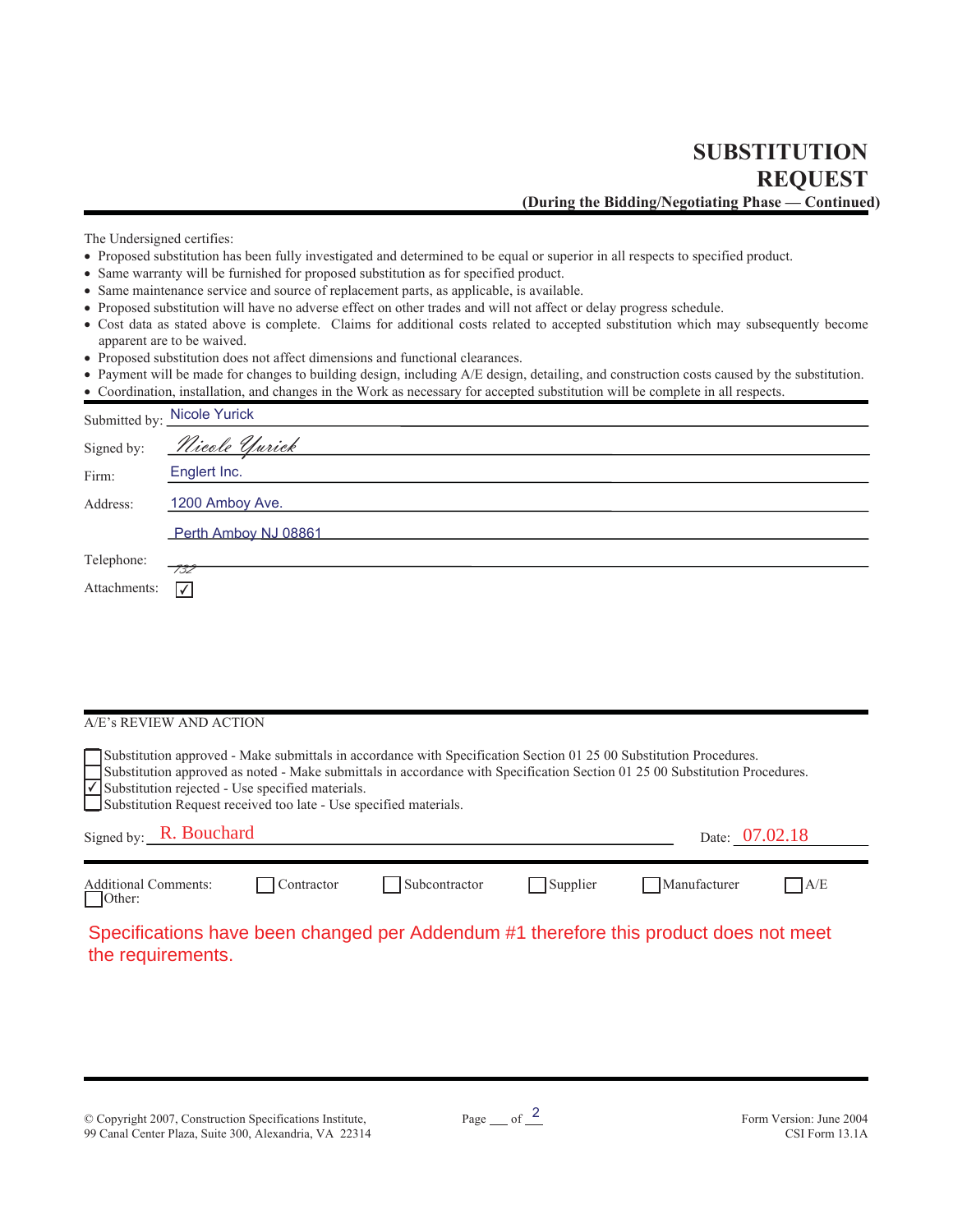

# **SERIES 3000<br>PANEL SYSTEM**



# STRUCTURAL SYSTEM FOR COMMERCIAL AND INSTITUTIONAL

# **3" STRUCTURAL AND ARCHITECTURAL MECHANICALLY SEAMED PANEL SYSTEM**

Designed for heavy industrial and large commercial buildings with low slope, long panel runs and wide span structural requirements, Englert's Series 3000T mechanically seamed, snap lock panel is noted for its durability and ruggedness. A major benefit of this profile is the ability to easily remove and replace damaged panels without uprooting an entire roof.

### **SYSTEM APPLICATIONS**

- Consists of a metal panel and seam cap
- Heavy duty for commercial and industrial use
- $\cdot$   $\frac{1}{2}$ " / 12" minimum slope
- · Can be installed bi-directionally
- · Employs two beads of continuous applied hot melt sealant inside the seam cap during manufacturing

### **SUBSTRATES**

- · 24 and 22 gauge steel
- $\cdot$  .032" and .040" aluminum

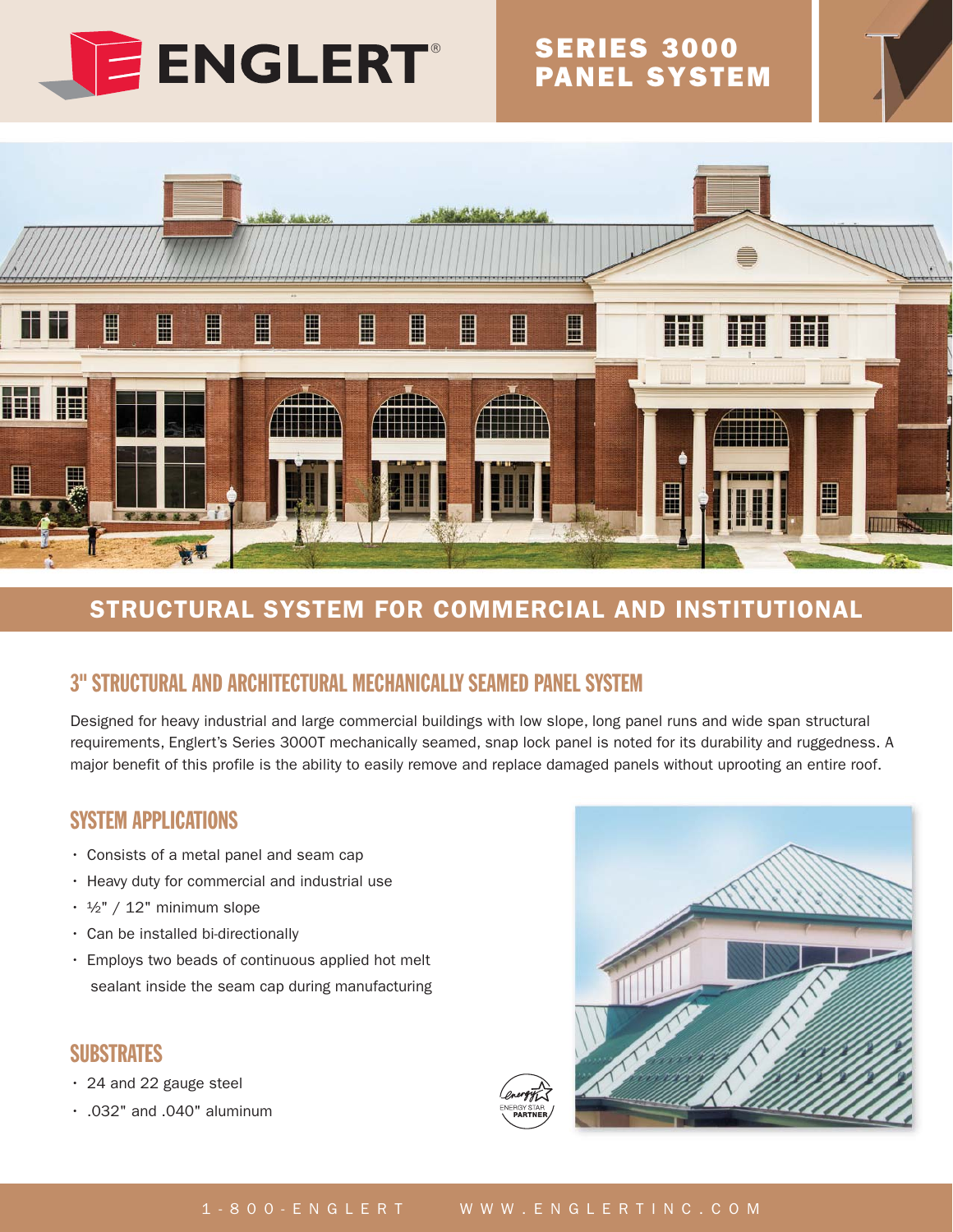

# **SERIES 3000 PANEL SYSTEM**

**Series 3000 3" "T" Seam** 

πŤ ₹

 $16''$ 

₩ń

₹

 $16''$ 

Cap Hot Melt **Butyl Sealant** (not shown)

Pane

Concealed Clip Concealed Fastener

Concealed Clip

Concealed Fastener





### **FINISHES**

Englert's Series 3000 system is available in a wide variety of coatings and colors. See the Englert color card for our full range of standard colors and paint system specifications.

Englert can match the color of virtually any material including brick, wood and fabric - with short lead times as needed. Custom colors are available in quantities as low as 5,000 lbs. on steel or aluminum.

### **SYSTEM WARRANTIES**

- · Galvalume Plus<sup>®</sup> 25-year steel warranty on acrylic coated Galvalume®
- PermaColor 3500 35-year/Low Gloss/ULTRA-Cool™  $\ddot{\phantom{0}}$ finish warranty on our Kynar 500°/Hylar 5000° coatings
- PermaMetallic 3500 35-year/Low Gloss/ULTRA-Cool™  $\bullet$ finish warranty on our Kynar 500°/Hylar 5000° coatings

### **RATINGS AND CERTIFICATIONS**

- · ASTM-E-1646-95 water penetration tested
- · ASTM-E-1680-95 air infiltration tested
- ASTM-E-2140 hydrostatic head test  $\ddot{\phantom{0}}$
- ASTM-E-1592-98 uplift tested  $\bullet$
- $\bullet$ Factory Mutual rated class 4471 (Model 3016)
- Florida Building Code listed  $\bullet$

Distributed by:

|   | <b>Profile</b>                                                                                |
|---|-----------------------------------------------------------------------------------------------|
| S | <b>Series 3016 3" "T" Seam</b>                                                                |
|   | Cap<br>Hot Melt<br><b>Butyl Sealant</b><br>(not shown)<br>Mechanical<br>Seamer Folds<br>Panel |

Cap Closed.

Panel

Mechanical Seamer Folds

Cap Closed.

| Panel<br><b>Profile</b>                                                                   |                                                  | F M<br><b>APPROVED</b>   |                        | 3''<br>nominal         |                      |  |  |  |
|-------------------------------------------------------------------------------------------|--------------------------------------------------|--------------------------|------------------------|------------------------|----------------------|--|--|--|
| <b>Allowable Uniform Live Load (PSF)</b>                                                  |                                                  |                          |                        |                        |                      |  |  |  |
| <b>Thickness</b>                                                                          | No. of Spans                                     | $3' - 0''$               | $4' - 0''$             | $5' - 0''$             | $6' - 0''$           |  |  |  |
| <b>16" WIDTH</b><br><b>STEEL</b><br>24 ga.<br>22 ga.<br><b>ALUMINUM</b><br>.032"<br>.040" | 3 or more<br>3 or more<br>3 or more<br>3 or more | 295<br>379<br>117<br>174 | 166<br>213<br>66<br>98 | 106<br>136<br>42<br>63 | 73<br>94<br>29<br>43 |  |  |  |
| <b>18" WIDTH</b><br><b>STEEL</b><br>24 ga.<br>22 ga.<br><b>ALUMINUM</b><br>.032"<br>.040" | 3 or more<br>3 or more<br>3 or more<br>3 or more | 258<br>332<br>102<br>151 | 145<br>186<br>57<br>85 | 93<br>119<br>37<br>54  | 64<br>83<br>25<br>38 |  |  |  |

Kynar 500° is a registered trademark of Atochem. N.A.

Hylar 5000° is a registered trademark of Ausimont USA

Galvalume<sup>®</sup> and Galvalume Plus<sup>®</sup> are registered trademarks of BIEC International, Inc. ULTRA-Cool™ is a trademark of the PPG Corp.

Copyright @2013 Englert Inc. All rights reserved.

903131

#### WWW.ENGLERTINC.COM 1 - 8 0 0 - E N G L E R T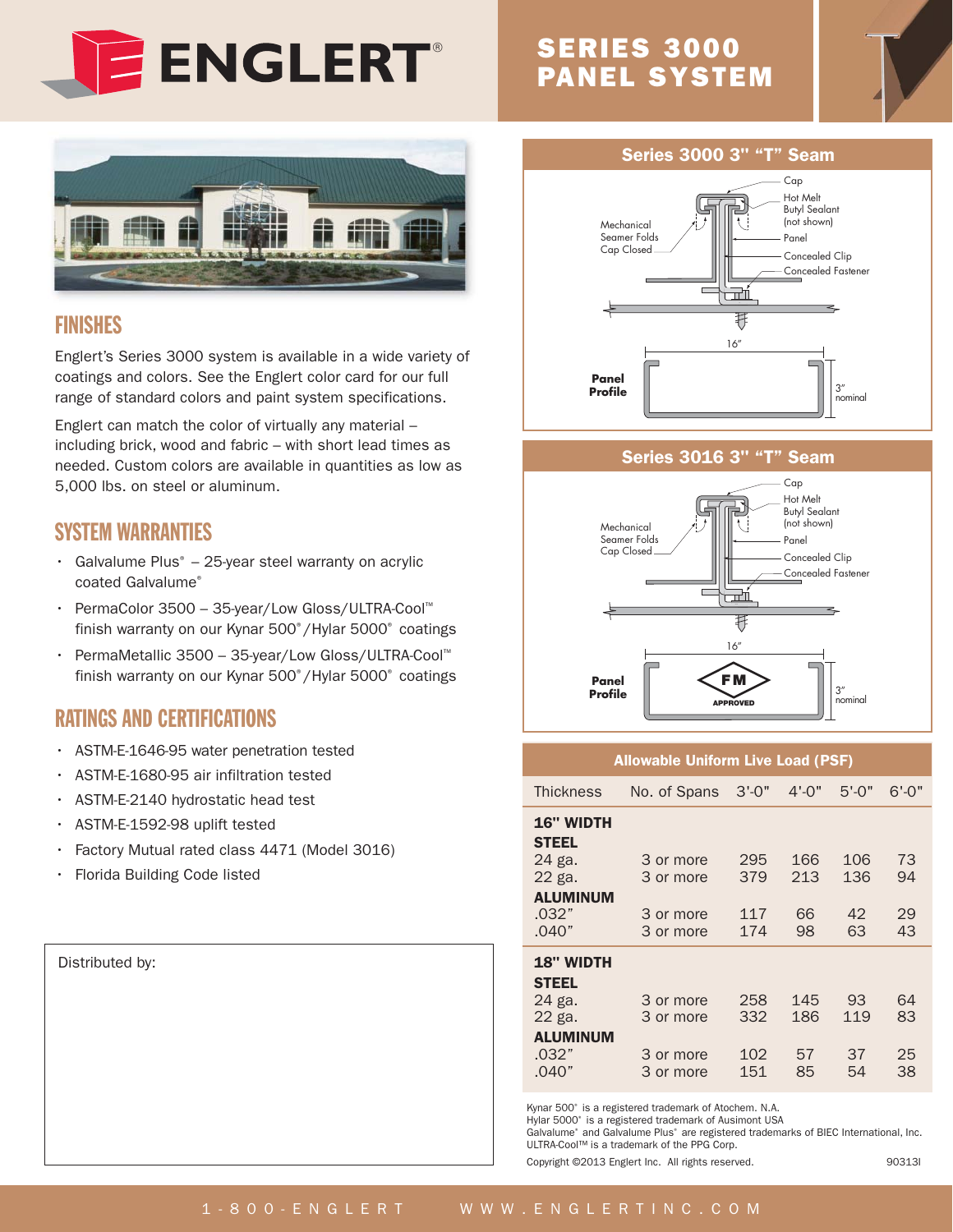

# **SUBSTITUTION**  $REQUEST$

(During the Bidding/Negotiating Phase)

| Project: | Dr. Helen Baldwin Middle School Roof Replacement                                                                            | Substitution Request Number: 1013                                                                                                                                                                                                    |
|----------|-----------------------------------------------------------------------------------------------------------------------------|--------------------------------------------------------------------------------------------------------------------------------------------------------------------------------------------------------------------------------------|
|          | 45 Westminster Road, Canterbury, CT, 06331                                                                                  | Englert Inc.<br>From:                                                                                                                                                                                                                |
| To:      | Silver/ Petrucelli + Associates                                                                                             | 6/28/18<br>Date:                                                                                                                                                                                                                     |
|          | 3190 Whitney Ave, Hamden, CT 06518                                                                                          | A/E Project Number: 022-0016 RR                                                                                                                                                                                                      |
| Re:      | Standing seam metal roof                                                                                                    | Contract For: Englert                                                                                                                                                                                                                |
|          | Specification Title: Sheet metal roofing                                                                                    | Description: Standing seam metal roof panel                                                                                                                                                                                          |
|          | Section: 076100<br>Page: $6 \n\phantom{00}$                                                                                 | Article/Paragraph: 2.5                                                                                                                                                                                                               |
|          | Proposed Substitution: Englert Series 3000                                                                                  |                                                                                                                                                                                                                                      |
|          | Manufacturer: Englert Inc.                                                                                                  | Phone: $\frac{732-934-9029}{ }$                                                                                                                                                                                                      |
|          | Address: 1200 Amboy Ave. Perth Amboy, NJ                                                                                    |                                                                                                                                                                                                                                      |
|          | Trade Name: Englert Inc.                                                                                                    | Model No.: Note and Social Model No.:                                                                                                                                                                                                |
|          | Installer: Manufacturer                                                                                                     | <u>Phone: Phone: Phone: Phone: Phone: Phone: Phone: Phone: Phone: Phone: Phone: Phone: Phone: Phone: Phone: Phone: Phone: Phone: Phone: Phone: Phone: Phone: Phone: Phone: Phone: Phone: Phone: Phone: Phone: Phone: Phone: Phon</u> |
| Address: |                                                                                                                             |                                                                                                                                                                                                                                      |
|          | and Imetco has a 2-3/8" seam height.<br>$\sqrt{}$ Point-by-point comparative data attached $-$ REQUIRED BY A/E              | There will be a slight difference in the seam height. Englert series 3000 has a 3" seam height                                                                                                                                       |
|          | Reason for not providing specified item:<br>As the manufacturer we are receiving calls to use our Series 3000 on this job.  |                                                                                                                                                                                                                                      |
|          | Similar Installation:<br>Project: Claremont Elementary School<br>Address: 175 Claremont Rd.<br>Owner:<br>Somerset, NJ 08873 | Architect: SSP Architect<br>Franklin Board of Education<br>Date Installed: January 2018                                                                                                                                              |
|          | Proposed substitution affects other parts of Work:                                                                          | $\sqrt{\phantom{a}}$ No $\sqrt{\phantom{a}}$ Yes; explain                                                                                                                                                                            |
|          | Savings to Owner for accepting substitution: Unknown<br>$\sqrt{N_0}$<br>Proposed substitution changes Contract Time:        | $\sim$ (\$<br>Yes [Add]<br>_days.                                                                                                                                                                                                    |
|          | √ Product Data<br>Supporting Data Attached:<br>Drawings                                                                     | Samples<br>Tests<br>Reports                                                                                                                                                                                                          |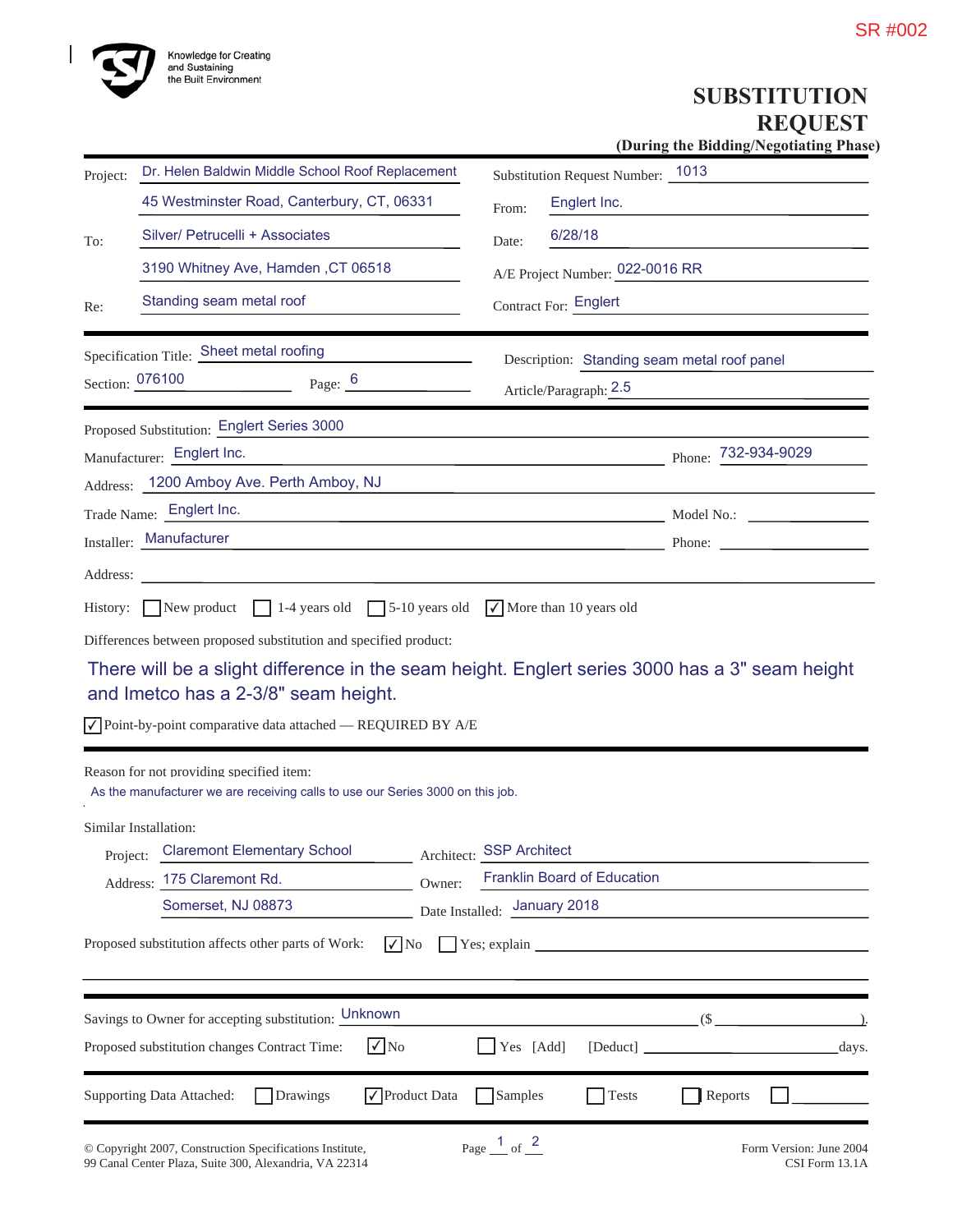**SUBSTITUTION REOUEST** (During the Bidding/Negotiating Phase - Continued)

The Undersigned certifies:

- x Proposed substitution has been fully investigated and determined to be equal or superior in all respects to specified product.
- Same warranty will be furnished for proposed substitution as for specified product.
- Same maintenance service and source of replacement parts, as applicable, is available.
- Proposed substitution will have no adverse effect on other trades and will not affect or delay progress schedule.
- Cost data as stated above is complete. Claims for additional costs related to accepted substitution which may subsequently become apparent are to be waived.
- Proposed substitution does not affect dimensions and functional clearances.
- x Payment will be made for changes to building design, including A/E design, detailing, and construction costs caused by the substitution.
- x Coordination, installation, and changes in the Work as necessary for accepted substitution will be complete in all respects.

|              | Submitted by: Nicole Yurick |
|--------------|-----------------------------|
| Signed by:   | <u>Nicole Yurick</u>        |
| Firm:        | Englert Inc.                |
| Address:     | 1200 Amboy Ave.             |
|              | Perth Amboy NJ 08861        |
| Telephone:   | 732-934-9029                |
| Attachments: | $ \sqrt{} $                 |

#### A/E's REVIEW AND ACTION

| Substitution approved - Make submittals in accordance with Specification Section 01 25 00 Substitution Procedures.<br>Substitution approved as noted - Make submittals in accordance with Specification Section 01 25 00 Substitution Procedures.<br>$\sqrt{\phantom{a}}$ Substitution rejected - Use specified materials.<br>Substitution Request received too late - Use specified materials. |            |               |          |              |     |  |  |  |
|-------------------------------------------------------------------------------------------------------------------------------------------------------------------------------------------------------------------------------------------------------------------------------------------------------------------------------------------------------------------------------------------------|------------|---------------|----------|--------------|-----|--|--|--|
| Signed by: $R.$ Bouchard<br>Date: 07.02.18                                                                                                                                                                                                                                                                                                                                                      |            |               |          |              |     |  |  |  |
| <b>Additional Comments:</b><br>Other:                                                                                                                                                                                                                                                                                                                                                           | Contractor | Subcontractor | Supplier | Manufacturer | A/E |  |  |  |

Specifications have been edited per Addendum #1; therefore this product meets requirements.

© Copyright 2007, Construction Specifications Institute, 99 Canal Center Plaza, Suite 300, Alexandria, VA 22314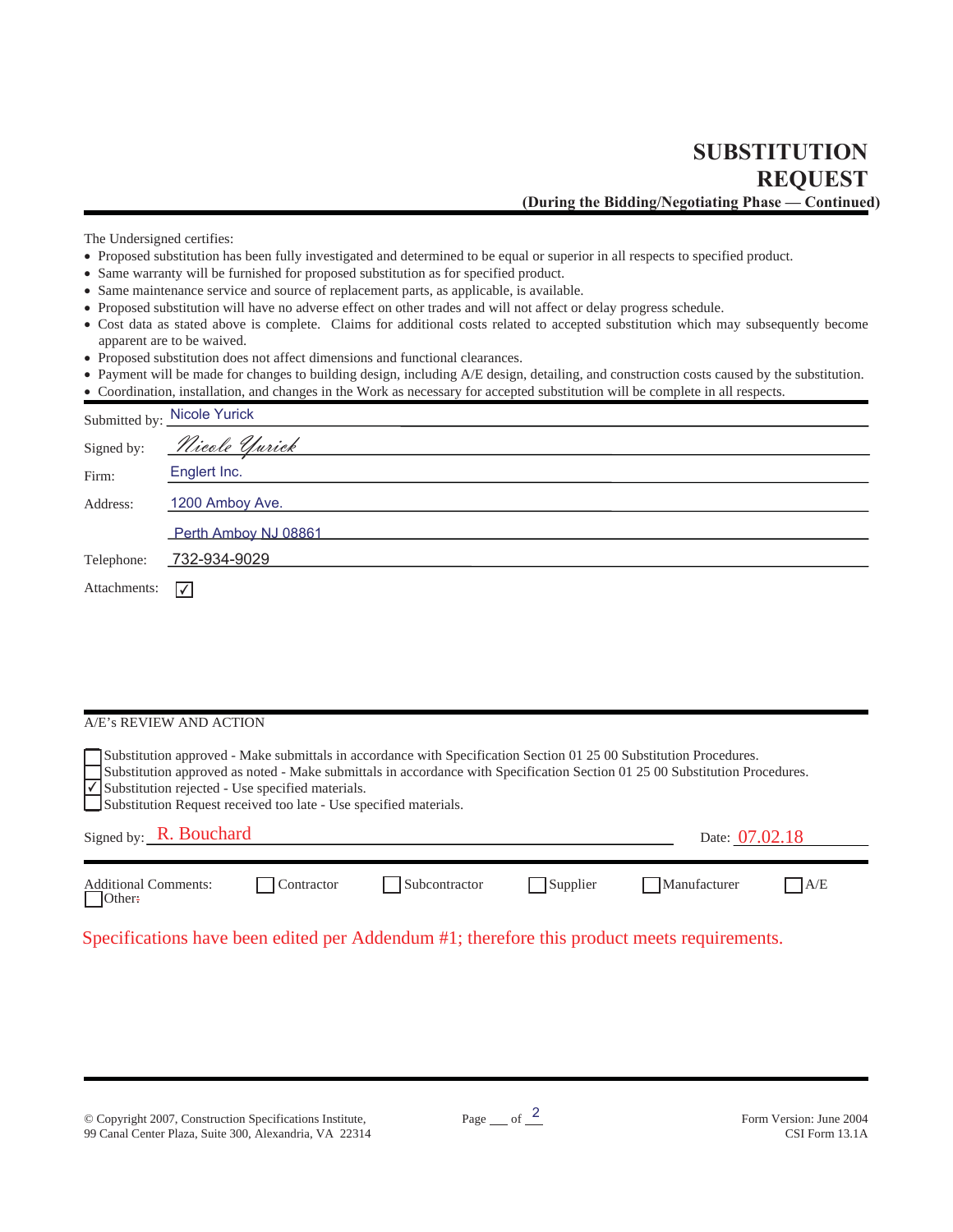

# **SERIES 2500<br>PANEL SYSTEM**



# STRUCTURAL SYSTEM FOR COMMERCIAL AND INSTITUTIONAL

# 2" STRUCTURAL AND ARCHITECTURAL MECHANICALLY SEAMED PANEL SYSTEM

Designed particularly as a structural roof system for pre-engineered buildings, Englert's Series 2500 Armco style single-lock panel is the industry's most extensively tested system, with over 50 years of history in the field. The 2500 profile incorporates a unique heavy duty interlock clip that secures the system while allowing thermal expansion and contraction.

### **SYSTEM APPLICATIONS**

- Heavy duty for commercial and industrial use
- $\bullet$  1/2"/12" minimum slope
- Can be installed over a solid deck or open framing
- Requires seam sealant if air and water tests are specified
- Engineering available for various panel sizes and substrates upon request

### **SUBSTRATES**

- 26, 24 and 22 gauge steel
- .032" and .040" aluminum
- 16 oz. and 20 oz. copper

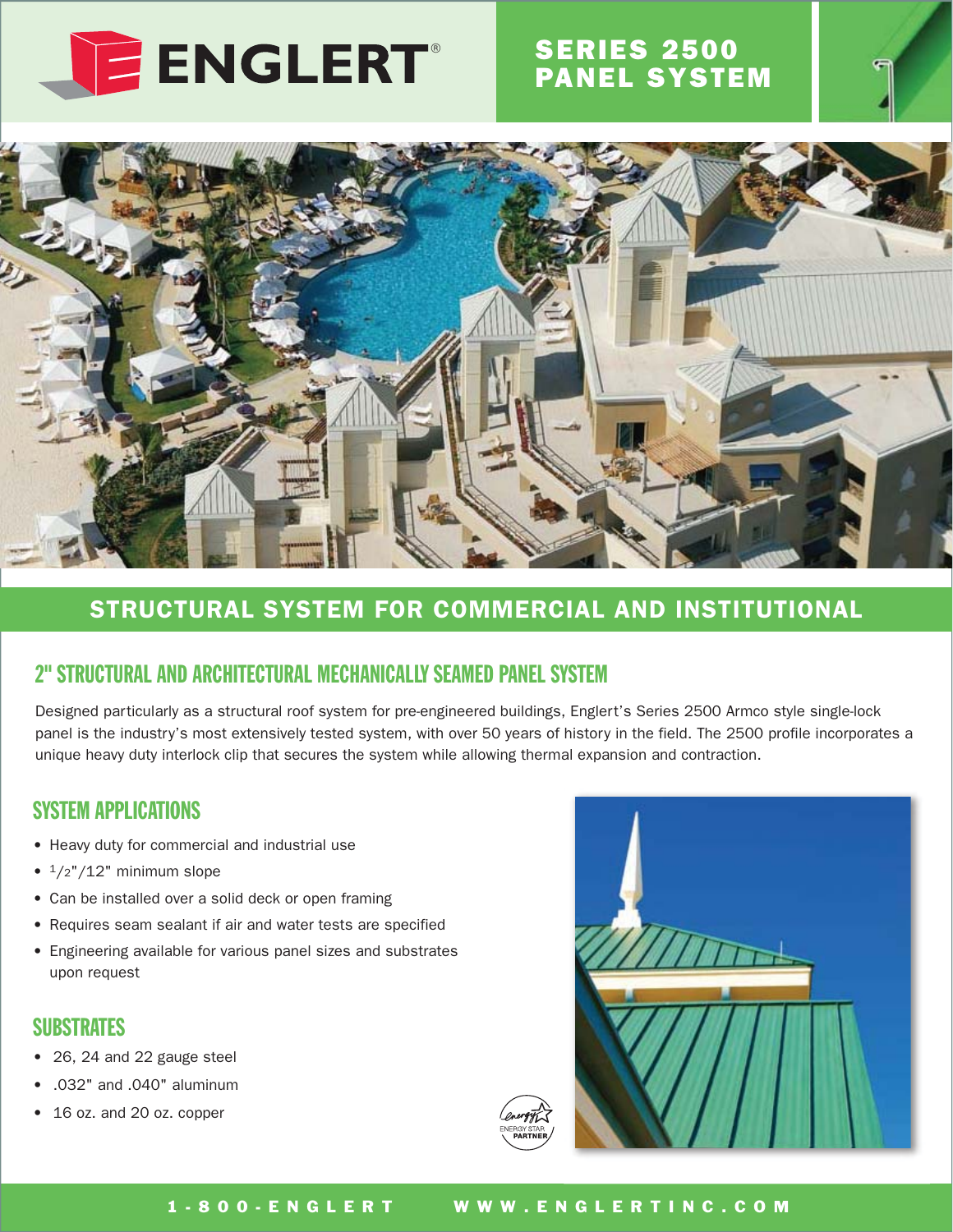

# **SERIES 2500<br>PANEL SYSTEM**

### **FINISHES**

Englert's Series 2500 system is available in a wide variety of coatings and colors. See the Englert color card for our full range of standard colors and paint system specifications.

Englert can match the color of virtually any material including brick, wood and fabric - with short lead times as needed. Custom colors are available in quantities as low as 5,000 lbs. on steel or aluminum.

### **SYSTEM WARRANTIES**

- Galvalume Plus® 25-year steel warranty on acrylic coated Galvalume®
- PermaColor 2000 30-year steel or aluminum warranty on Kynar 500<sup>®</sup>/Hylar 5000<sup>®</sup> coating
- PermaMetallic 2000 20-year steel or aluminum warranty on Kynar 500<sup>®</sup>/Hylar 5000<sup>®</sup> coating
- Siliconized Modified Polyester 15-year steel or aluminum coating warranty

# **RATINGS AND CERTIFICATIONS**

- UL-90 rated over 22 gauge metal deck at 16" wide with clips at 30" o.c. (24 ga. steel)
- UL-90 rated over 16 gauge purlins at 16" wide with clips at 60" o.c. (24 ga. steel)
- ASTM-E-1646-95 and ASTM-E-331 water penetration tested
- ASTM-E-1680-95 and ASTM-E-283 air infiltration tested
- ASTM-E-1592-98 uplift tested (24 and 22 ga. steel,  $.040"$  aluminum)
- ASTM-E-84 Class A fire rating on coating and substrate
- FM-I90 rated over 16 gauge purlins at 16" wide with clips at 60" o.c. (24 ga. steel)

Distributed by:



#### **Series 2500 2" Mechanically Seamed**





#### **Allowable Uniform Live Load (PSF)**

| No. of Spans             | $4' - 0''$               | $4' - 6"$ | $5' - 0''$ | $5' - 6"$ | $6'$ -0" |  |  |
|--------------------------|--------------------------|-----------|------------|-----------|----------|--|--|
|                          | 14" Width - 24 ga. steel |           |            |           |          |  |  |
| $\overline{2}$           | 79                       | 62        | 50         | 41        | 34       |  |  |
| 3 or more                | 92                       | 72        | 58         | 48        | 40       |  |  |
| 14" Width - 22 ga. steel |                          |           |            |           |          |  |  |
| $\overline{2}$           | 110                      | 87        | 70         | 58        | 48       |  |  |
| 3 or more                | 129                      | 102       | 82         | 68        | 57       |  |  |
| 16" Width - 24 ga. steel |                          |           |            |           |          |  |  |
| 2                        | 69                       | 54        | 44         | 36        | 30       |  |  |
| 3 or more                | 80                       | 63        | 51         | 42        | 35       |  |  |
|                          | 16" Width - 22 ga. steel |           |            |           |          |  |  |
| 2                        | 97                       | 76        | 61         | 51        | 42       |  |  |
| 3 or more                | 113                      | 89        | 72         | 59        | 50       |  |  |
| 18" Width - 24 ga. steel |                          |           |            |           |          |  |  |
| $\overline{2}$           | 61                       | 48        | 39         | 32        | 27       |  |  |
| 3 or more                | 71                       | 56        | 45         | 37        | 31       |  |  |
| 18" Width - 22 ga. steel |                          |           |            |           |          |  |  |
| $\mathcal{P}$            | 86                       | 68        | 55         | 45        | 37       |  |  |
| 3 or more                | 100                      | 79        | 64         | 53        | 44       |  |  |

Note: Load values shown may be increased by 1/3 for allowable wind load.

Kynar 500<sup>®</sup> is a registered trademark of Atochem. N.A. Hylar 5000<sup>®</sup> is a registered trademark of Ausimont USA Galvalume® and Galvalume Plus® are registered trademarks of BIEC International, Inc. Copyright @2011 Englert Inc. All rights reserved. 903500

1 - 8 0 0 - E N G L E R T WWW.ENGLERTINC.COM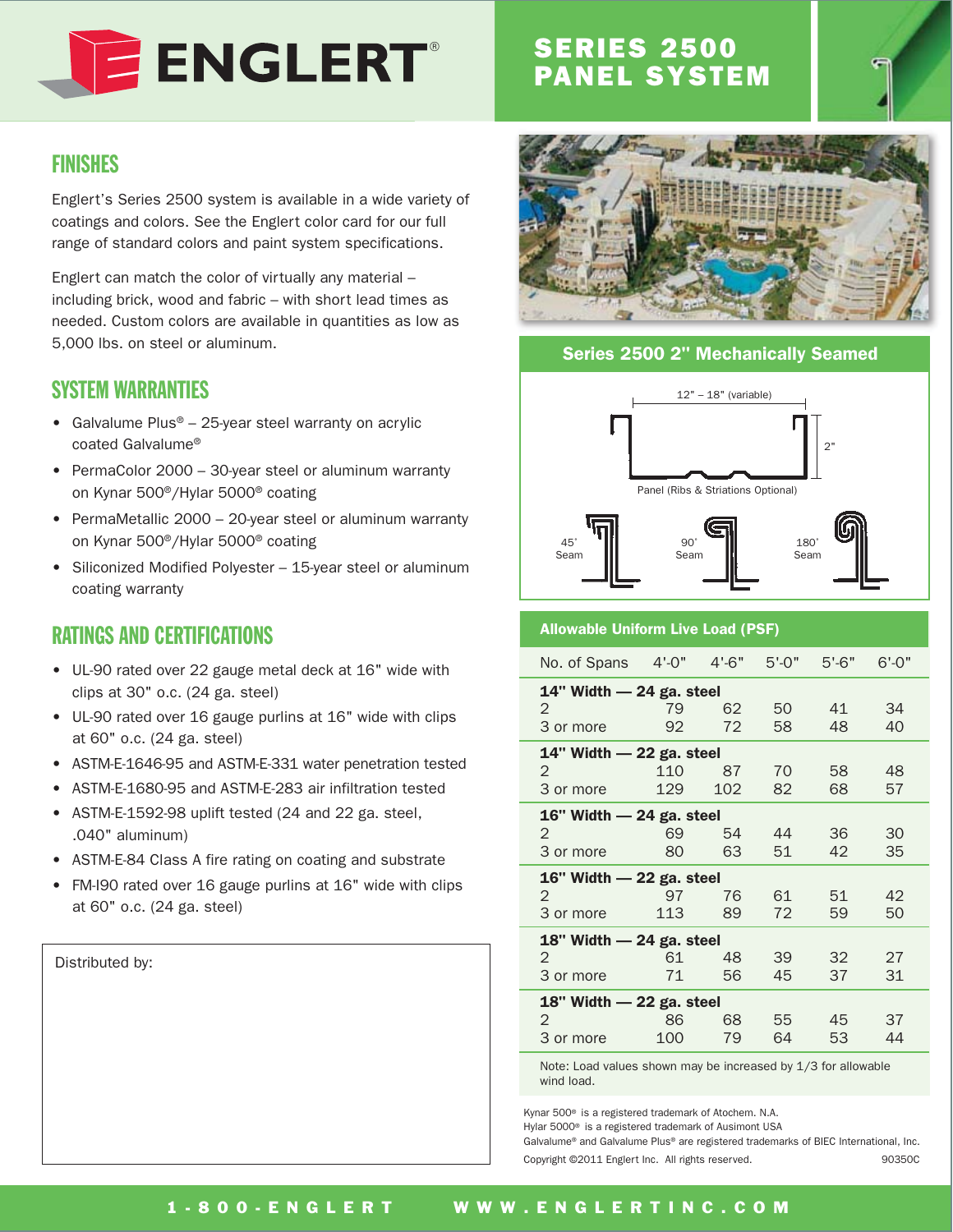Project: Doctor Helen Baldwin Middle School Roof Replacement

| <b>Minimum Rates and Classifications</b><br><b>for Building Construction</b>                           |                                                                                                                                                                                                                                                                                                                                                                                                                                                                                                                                                |  |  |  |  |
|--------------------------------------------------------------------------------------------------------|------------------------------------------------------------------------------------------------------------------------------------------------------------------------------------------------------------------------------------------------------------------------------------------------------------------------------------------------------------------------------------------------------------------------------------------------------------------------------------------------------------------------------------------------|--|--|--|--|
| <b>Connecticut Department of Labor</b><br>ID# : B24972<br><b>Wage and Workplace Standards Division</b> |                                                                                                                                                                                                                                                                                                                                                                                                                                                                                                                                                |  |  |  |  |
|                                                                                                        | By virtue of the authority vested in the Labor Commissioner under provisions of Section 31-53 of the General<br>Statutes of Connecticut, as amended, the following are declared to be the prevailing rates and welfare payments<br>and will apply only where the contract is advertised for bid within 20 days of the date on which the rates are<br>established. Any contractor or subcontractor not obligated by agreement to pay to the welfare and pension<br>fund shall pay this amount to each employee as part of his/her hourly wages. |  |  |  |  |
| Project Number:                                                                                        | Project Town: Canterbury                                                                                                                                                                                                                                                                                                                                                                                                                                                                                                                       |  |  |  |  |
| State#:                                                                                                | $FAP\ddagger^{\cdot}$                                                                                                                                                                                                                                                                                                                                                                                                                                                                                                                          |  |  |  |  |

Project: Doctor Helen Baldwin Middle School Roof Replacement

| <b>CLASSIFICATION</b>                                                                                                                                                                                                                                                    | <b>Hourly Rate</b> | <b>Benefits</b> |
|--------------------------------------------------------------------------------------------------------------------------------------------------------------------------------------------------------------------------------------------------------------------------|--------------------|-----------------|
| 1a) Asbestos Worker/Insulator (Includes application of insulating materials,<br>protective coverings, coatings, & finishes to all types of mechanical<br>systems; application of firestopping material for wall openings $\&$<br>penetrations in walls, floors, ceilings | 38.25              | 27.96           |
| 1b) Asbestos/Toxic Waste Removal Laborers: Asbestos removal and<br>encapsulation (except its removal from mechanical systems which are not<br>to be scrapped), toxic waste removers, blasters.**See Laborers Group 7**                                                   |                    |                 |
| 1c) Asbestos Worker/Heat and Frost Insulator                                                                                                                                                                                                                             | 39.00              | 28.76           |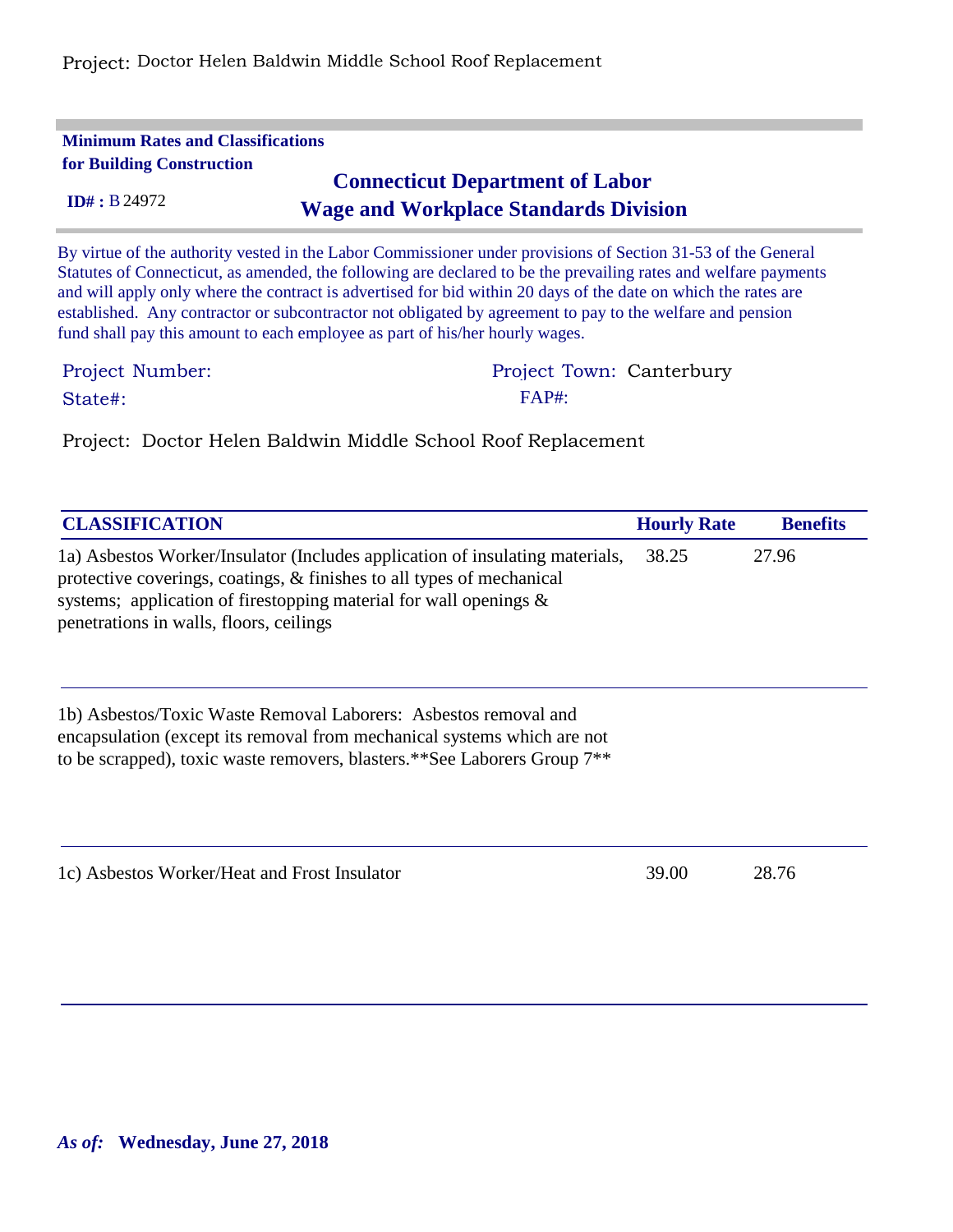| 2) Boilermaker                                                                               | 38.34 | 26.01       |
|----------------------------------------------------------------------------------------------|-------|-------------|
|                                                                                              |       |             |
|                                                                                              |       |             |
| 3a) Bricklayer, Cement Mason, Concrete Finisher (including caulking),<br><b>Stone Masons</b> | 33.48 | $32.06 + a$ |
|                                                                                              |       |             |
| 3b) Tile Setter                                                                              | 34.90 | 25.87       |
|                                                                                              |       |             |
| 3c) Terrazzo Mechanics and Marble Setters                                                    | 31.69 | 22.35       |
|                                                                                              |       |             |
| 3d) Tile, Marble & Terrazzo Finishers                                                        | 26.70 | 21.75       |
|                                                                                              |       |             |
| 3e) Plasterer                                                                                | 33.48 | 32.06       |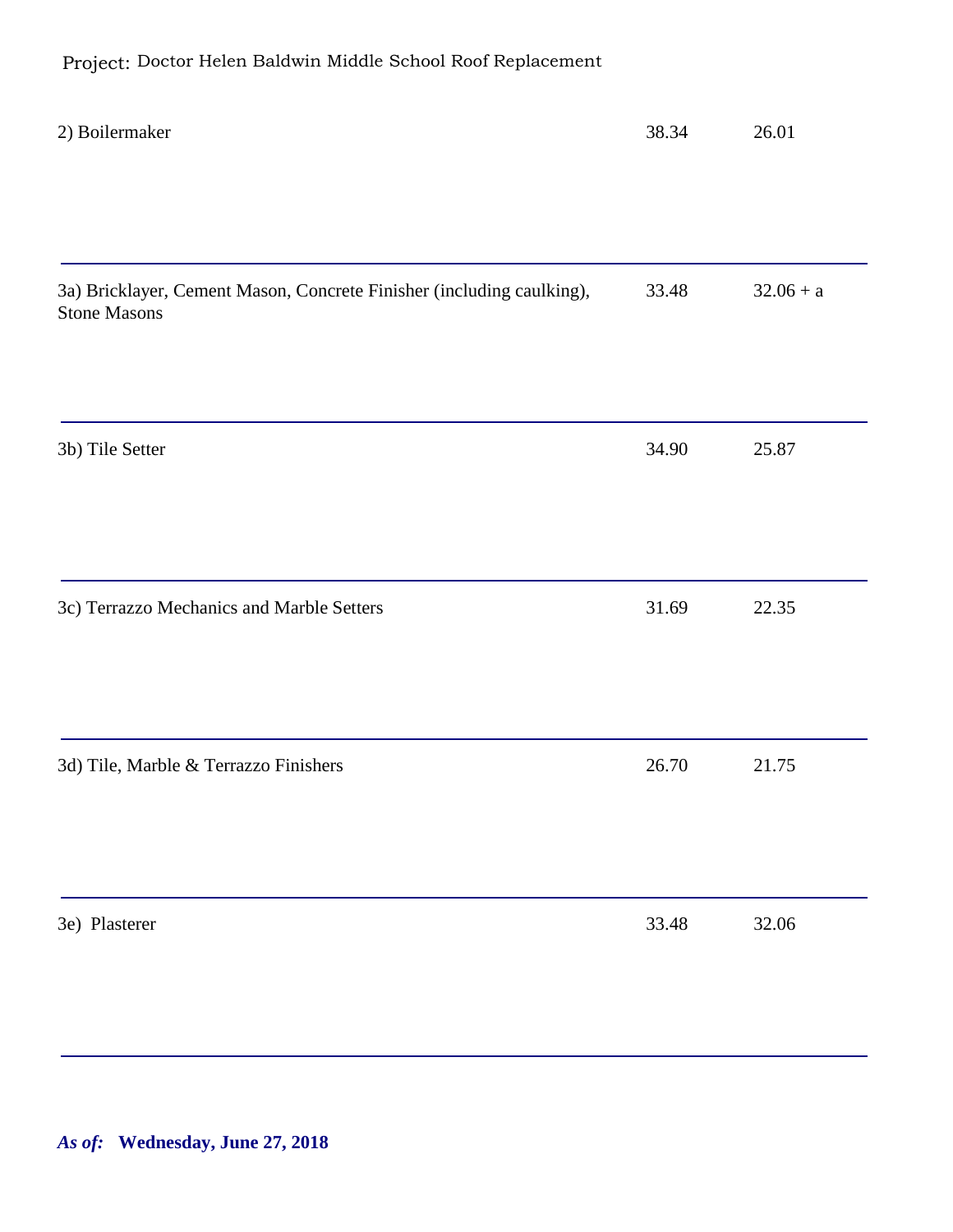------LABORERS------

| 4) Group 1: Laborers (common or general), acetylene burners, carpenter<br>tenders, concrete specialists, wrecking laborers, fire watchers.                                                                                                                                                                                    | 30.05 | 20.10 |
|-------------------------------------------------------------------------------------------------------------------------------------------------------------------------------------------------------------------------------------------------------------------------------------------------------------------------------|-------|-------|
| 4a) Group 2: Mortar mixers, plaster tender, power buggy operators,<br>powdermen, fireproofer/mixer/nozzleman (Person running mixer and<br>spraying fireproof only).                                                                                                                                                           | 30.30 | 20.10 |
| 4b) Group 3: Jackhammer operators/pavement breaker, mason tender<br>(brick), mason tender (cement/concrete), forklift operators and forklift<br>operators (masonry).                                                                                                                                                          | 30.55 | 20.10 |
| 4c) **Group 4: Pipelayers (Installation of water, storm drainage or sewage<br>lines outside of the building line with P6, P7 license) (the pipelayer rate<br>shall apply only to one or two employees of the total crew who primary<br>task is to actually perform the mating of pipe sections) P6 and P7 rate is<br>\$26.80. | 30.55 | 20.10 |
| 4d) Group 5: Air track operator, sand blaster and hydraulic drills.                                                                                                                                                                                                                                                           | 30.55 | 20.10 |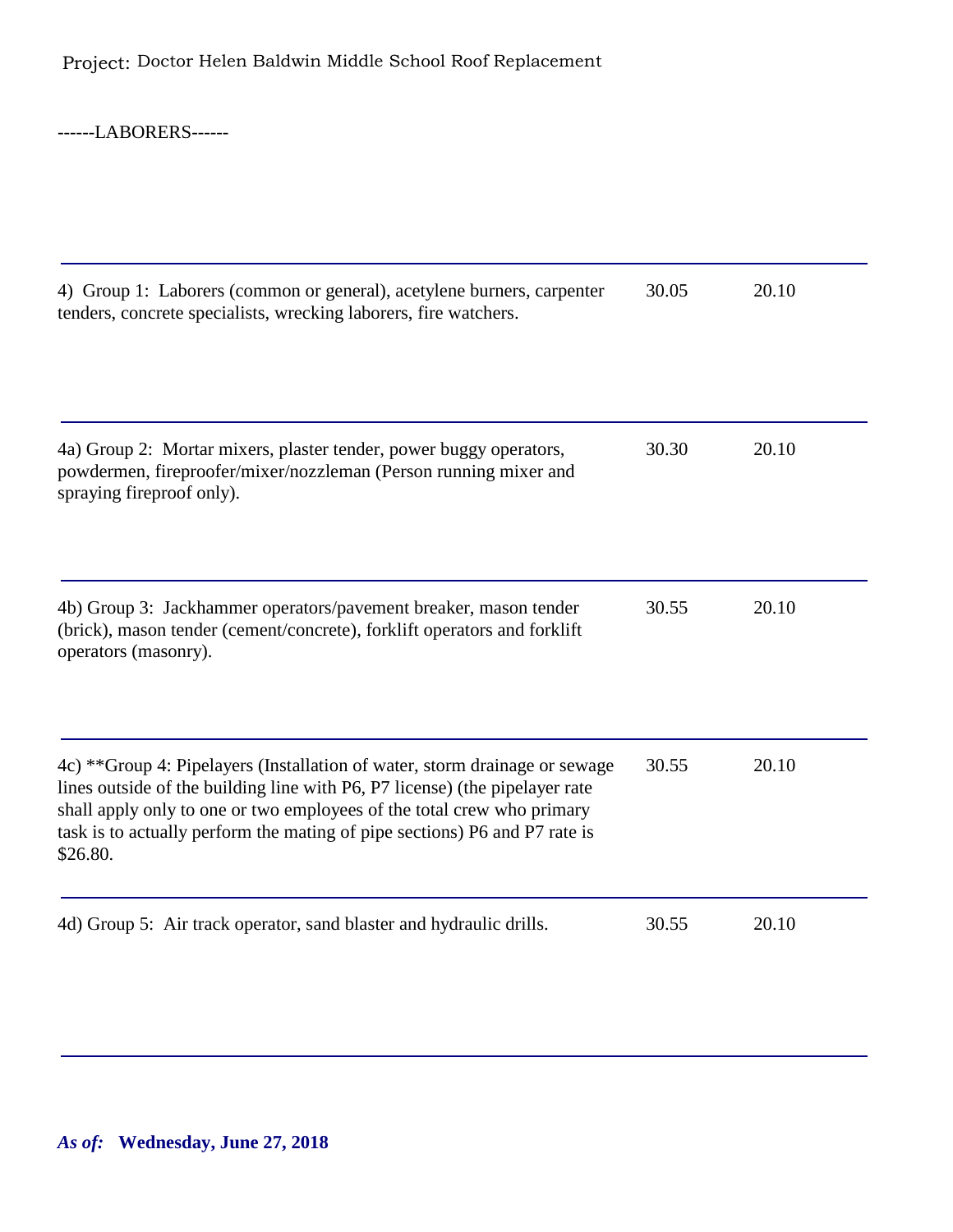| 4e) Group 6: Blasters, nuclear and toxic waste removal.                                                                                                                                                                                          | 31.80 | 20.10 |
|--------------------------------------------------------------------------------------------------------------------------------------------------------------------------------------------------------------------------------------------------|-------|-------|
|                                                                                                                                                                                                                                                  |       |       |
| 4f) Group 7: Asbestos/lead removal and encapsulation (except it's<br>removal from mechanical systems which are not to be scrapped).                                                                                                              | 31.05 | 20.10 |
| 4g) Group 8: Bottom men on open air caisson, cylindrical work and boring<br>crew.                                                                                                                                                                | 28.38 | 20.10 |
| 4h) Group 9: Top men on open air caisson, cylindrical work and boring<br>crew.                                                                                                                                                                   | 27.86 | 20.10 |
| 4i) Group 10: Traffic Control Signalman                                                                                                                                                                                                          | 16.00 | 20.10 |
| 5) Carpenter, Acoustical Ceiling Installation, Soft Floor/Carpet Laying,<br>Metal Stud Installation, Form Work and Scaffold Building, Drywall<br>Hanging, Modular-Furniture Systems Installers, Lathers, Piledrivers,<br>Resilient Floor Layers. | 32.60 | 25.34 |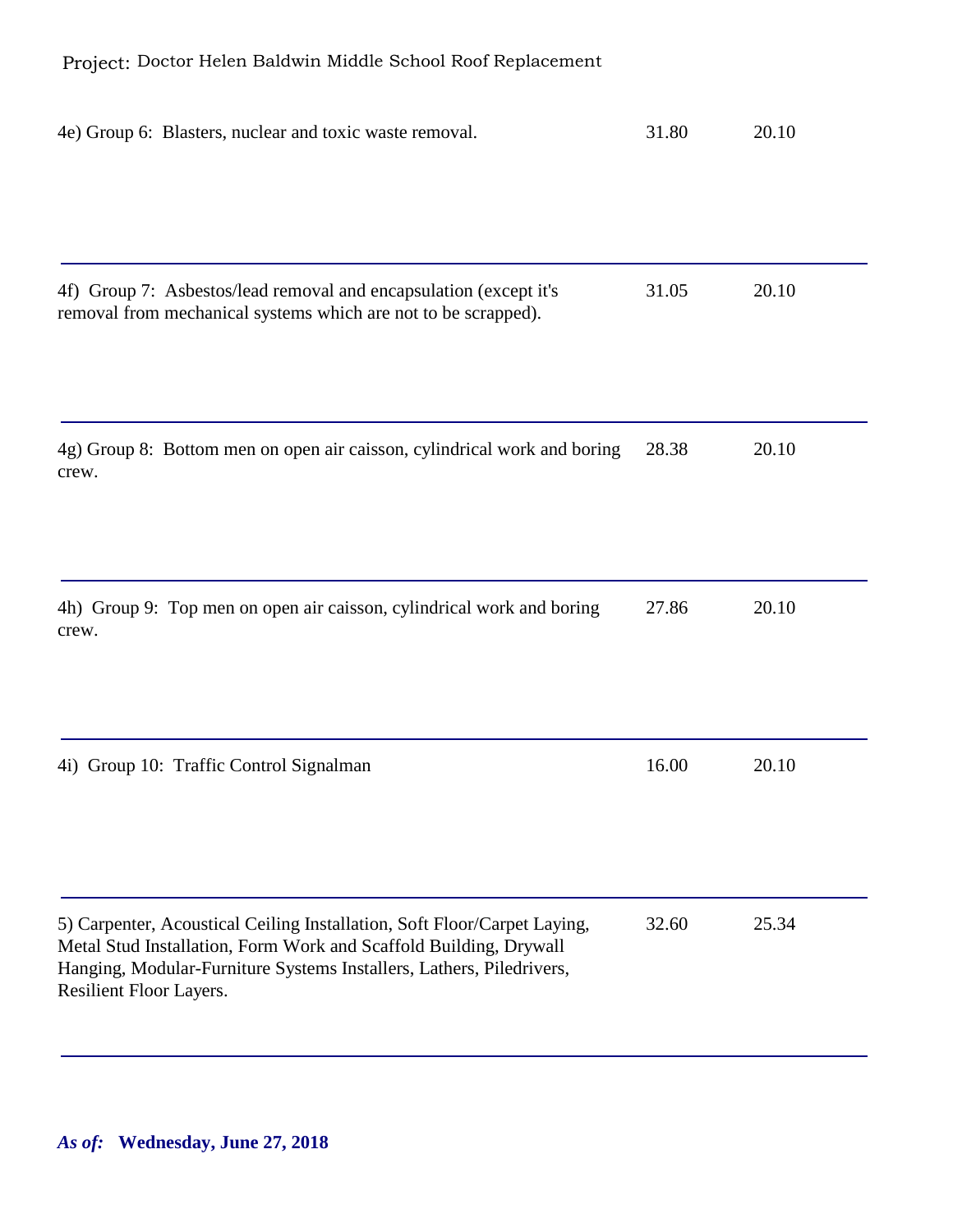| 5a) Millwrights                                                                                                           | 33.14 | 25.74                          |
|---------------------------------------------------------------------------------------------------------------------------|-------|--------------------------------|
|                                                                                                                           |       |                                |
| 6) Electrical Worker (including low voltage wiring) (Trade License<br>required: E1,2 L-5,6 C-5,6 T-1,2 L-1,2 V-1,2,7,8,9) | 40.00 | $25.97 + 3\%$ of<br>gross wage |
| 7a) Elevator Mechanic (Trade License required: R-1,2,5,6)                                                                 | 51.71 | $32.645 + a + b$               |
| -----LINE CONSTRUCTION----                                                                                                |       |                                |
| Groundman                                                                                                                 | 26.50 | $6.5\% + 9.00$                 |
| Linemen/Cable Splicer                                                                                                     | 48.19 | $6.5\% + 22.00$                |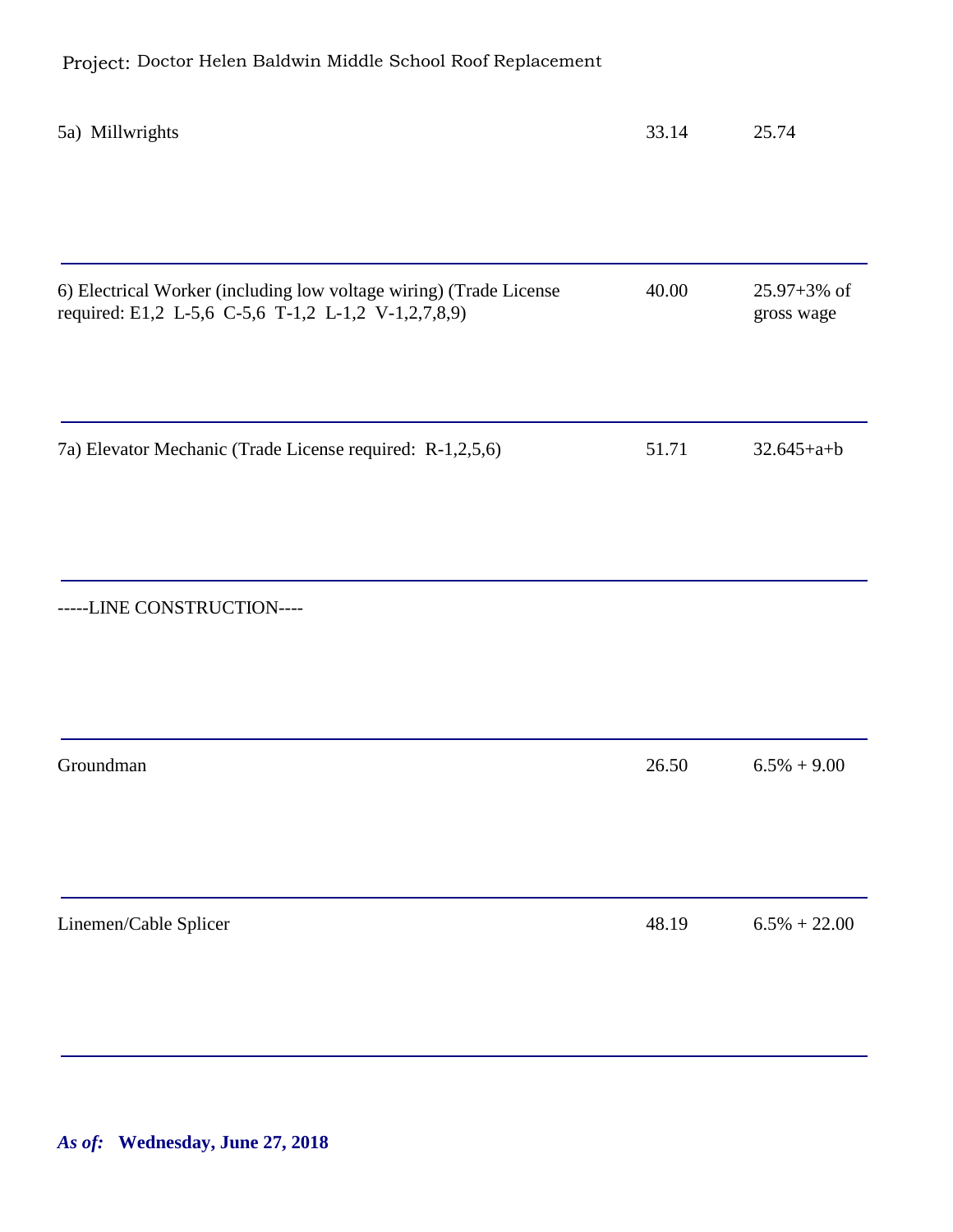| 8) Glazier (Trade License required: FG-1,2)                                                                                                                                                                                                                                                                                                                                                                                                         | 36.28 | $20.45 + a$ |
|-----------------------------------------------------------------------------------------------------------------------------------------------------------------------------------------------------------------------------------------------------------------------------------------------------------------------------------------------------------------------------------------------------------------------------------------------------|-------|-------------|
|                                                                                                                                                                                                                                                                                                                                                                                                                                                     |       |             |
| 9) Ironworker, Ornamental, Reinforcing, Structural, and Precast Concrete<br>Erection                                                                                                                                                                                                                                                                                                                                                                | 35.47 | $33.39 + a$ |
| ----OPERATORS----                                                                                                                                                                                                                                                                                                                                                                                                                                   |       |             |
| Group 1: Crane handling or erecting structural steel or stone, hoisting<br>engineer 2 drums or over, front end loader (7 cubic yards or over), work<br>boat 26 ft. and over and Tunnel Boring Machines. (Trade License Required)                                                                                                                                                                                                                    | 39.55 | $24.05 + a$ |
| Group 2: Cranes (100 ton rate capacity and over); Excavator over 2 cubic<br>yards; Piledriver (\$3.00 premium when operator controls hammer); Bauer<br>Drill/Caisson. (Trade License Required)                                                                                                                                                                                                                                                      | 39.23 | $24.05 + a$ |
| Group 3: Excavator; Backhoe/Excavator under 2 cubic yards; Cranes<br>(under 100 ton rated capacity), Grader/Blade; Master Mechanic; Hoisting<br>Engineer (all types of equipment where a drum and cable are used to hoist<br>or drag material regardless of motive power of operation), Rubber Tire<br>Excavator (Drott-1085 or similar); Grader Operator; Bulldozer Fine Grade.<br>(slopes, shaping, laser or GPS, etc.). (Trade License Required) | 38.49 | $24.05 + a$ |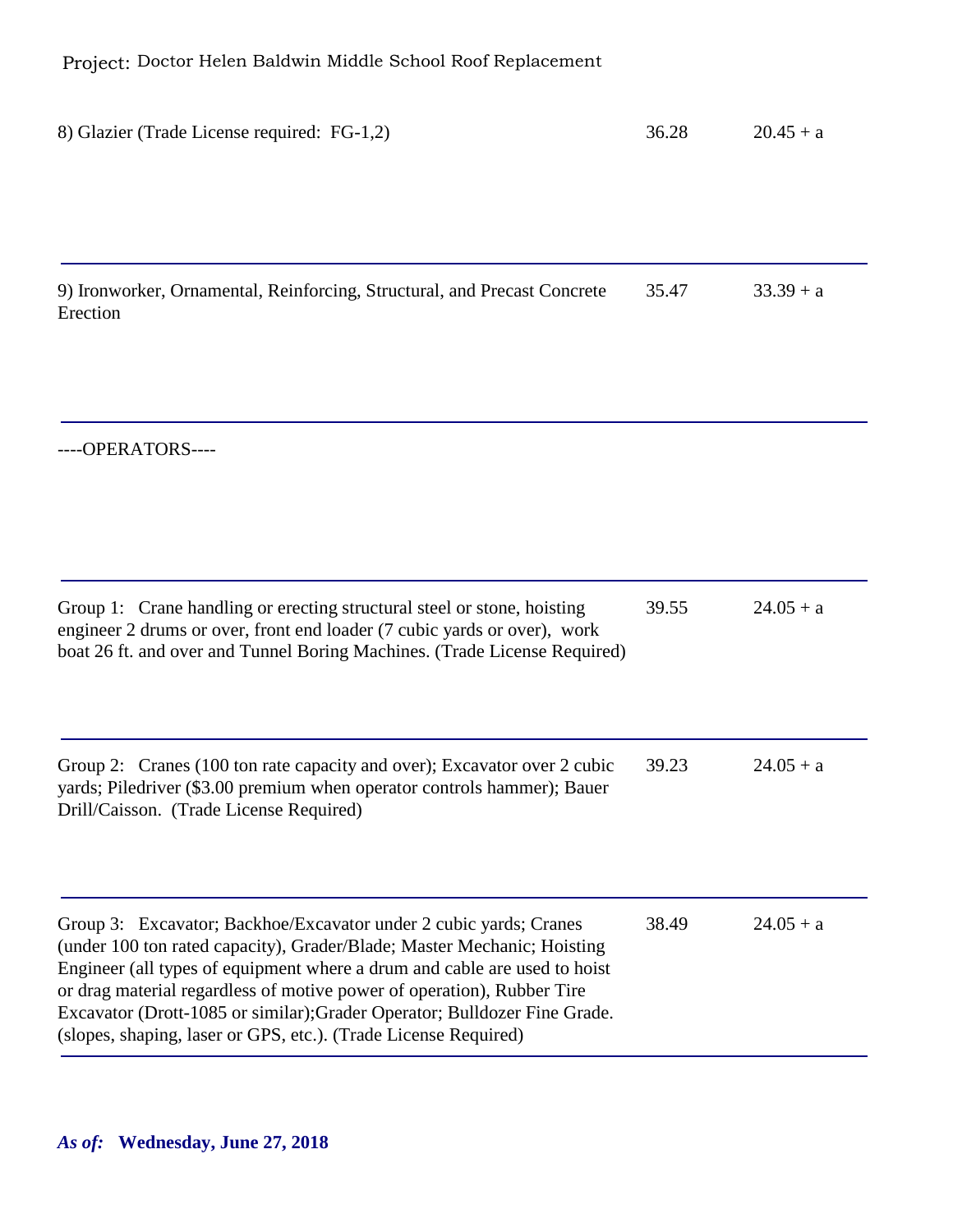| Group 4: Trenching Machines; Lighter Derrick; Concrete Finishing<br>Machine; CMI Machine or Similar; Koehring Loader (Skooper).                                                                                                                                     | 38.10 | $24.05 + a$ |
|---------------------------------------------------------------------------------------------------------------------------------------------------------------------------------------------------------------------------------------------------------------------|-------|-------------|
| Group 5: Specialty Railroad Equipment; Asphalt Paver; Asphalt<br>Reclaiming Machine; Line Grinder; Concrete Pumps; Drills with Self<br>Contained Power Units; Boring Machine; Post Hole Digger; Auger;<br>Pounder; Well Digger; Milling Machine (over 24" Mandrell) | 37.51 | $24.05 + a$ |
| Group 5 continued: Side Boom; Combination Hoe and Loader; Directional<br>Driller; Pile Testing Machine.                                                                                                                                                             | 37.51 | $24.05 + a$ |
| Group 6: Front End Loader (3 up to 7 cubic yards); Bulldozer (rough<br>grade dozer).                                                                                                                                                                                | 37.20 | $24.05 + a$ |
| Group 7: Asphalt roller, concrete saws and cutters (ride on types),<br>vermeer concrete cutter, Stump Grinder; Scraper; Snooper; Skidder;<br>Milling Machine (24" and under Mandrell).                                                                              | 36.86 | $24.05 + a$ |
| Group 8: Mechanic, grease truck operator, hydroblaster; barrier mover;<br>power stone spreader; welding; work boat under 26 ft.; transfer machine.                                                                                                                  | 36.46 | $24.05 + a$ |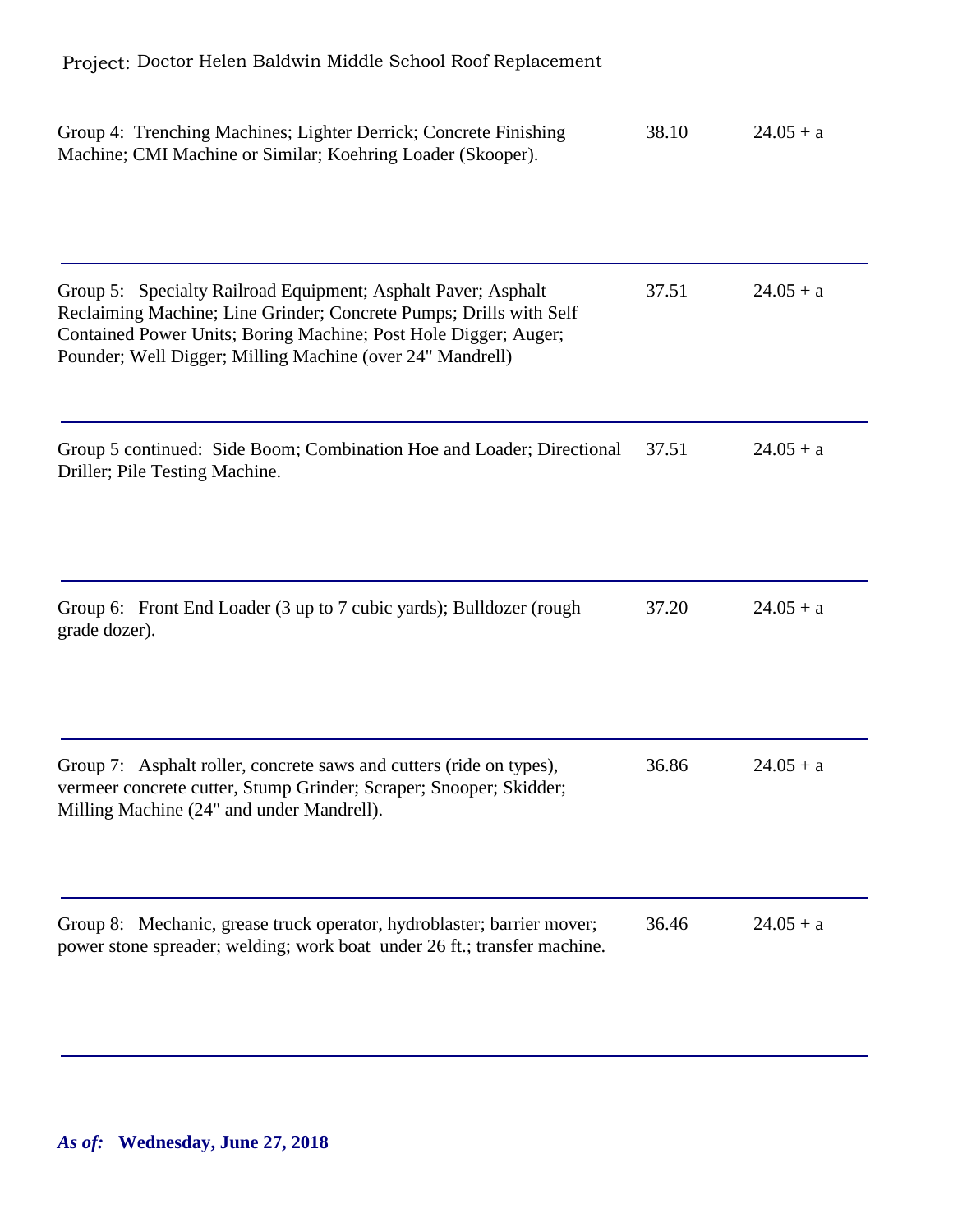| Group 9: Front end loader (under 3 cubic yards), skid steer loader<br>regardless of attachments, (Bobcat or Similar): forklift, power chipper;<br>landscape equipment (including Hydroseeder). | 36.03 | $24.05 + a$ |
|------------------------------------------------------------------------------------------------------------------------------------------------------------------------------------------------|-------|-------------|
| Group 10: Vibratory hammer; ice machine; diesel and air, hammer, etc.                                                                                                                          | 33.99 | $24.05 + a$ |
| Group 11: Conveyor, earth roller, power pavement breaker (whiphammer),<br>robot demolition equipment.                                                                                          | 33.99 | $24.05 + a$ |
| Group 12: Wellpoint operator.                                                                                                                                                                  | 33.93 | $24.05 + a$ |
| Group 13: Compressor battery operator.                                                                                                                                                         | 33.35 | $24.05 + a$ |
| Group 14: Elevator operator; tow motor operator (solid tire no rough<br>terrain).                                                                                                              | 32.21 | $24.05 + a$ |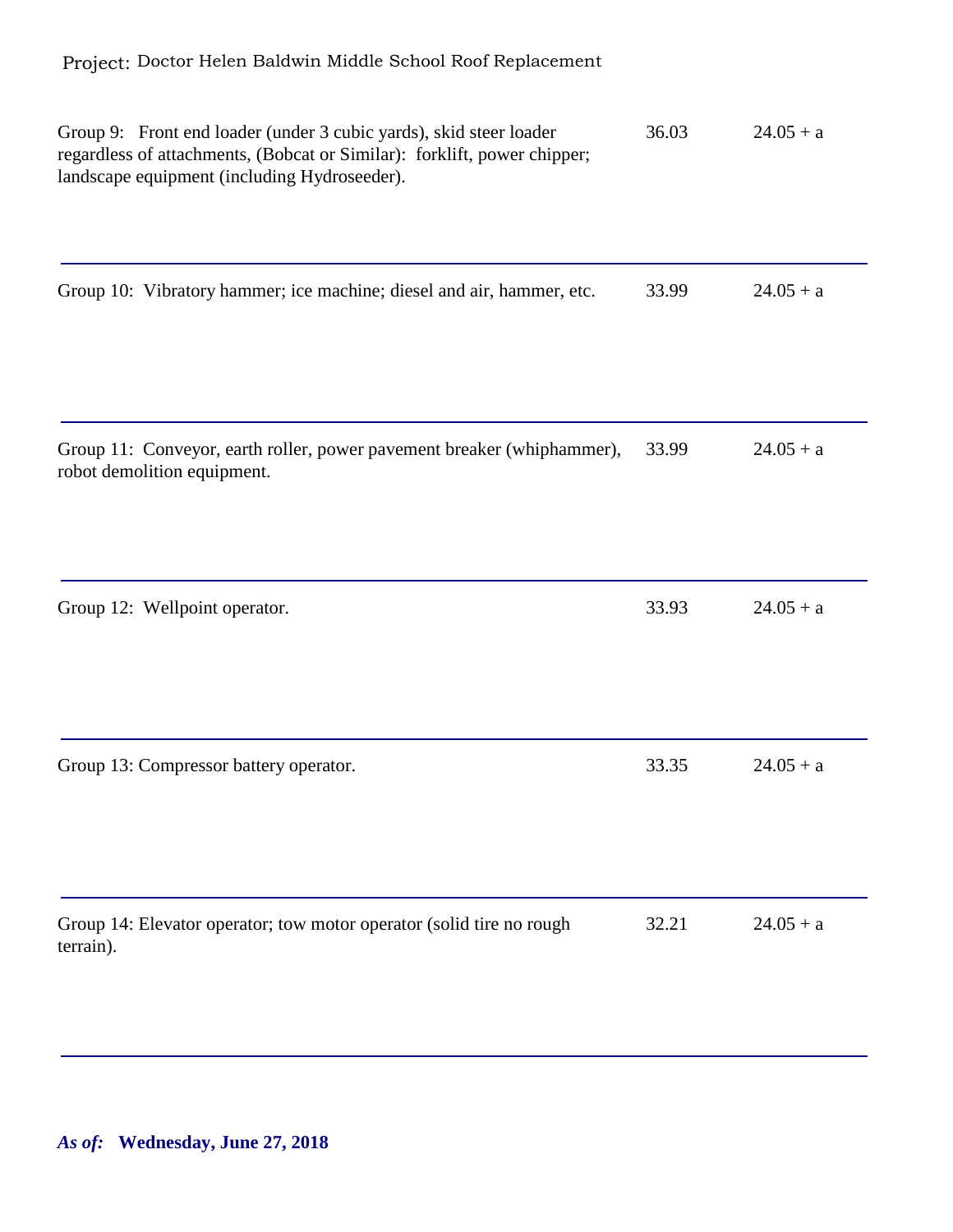| Group 15: Generator Operator; Compressor Operator; Pump Operator;<br>Welding Machine Operator; Heater Operator.  | 31.80 | $24.05 + a$ |
|------------------------------------------------------------------------------------------------------------------|-------|-------------|
| Group 16: Maintenance Engineer/Oiler.                                                                            | 31.15 | $24.05 + a$ |
| Group 17: Portable asphalt plant operator; portable crusher plant operator;<br>portable concrete plant operator. | 35.46 | $24.05 + a$ |
| Group 18: Power safety boat; vacuum truck; zim mixer; sweeper;<br>(Minimum for any job requiring a CDL license). | 33.04 | $24.05 + a$ |
| ------PAINTERS (Including Drywall Finishing)------                                                               |       |             |
| 10a) Brush and Roller                                                                                            | 32.72 | 20.45       |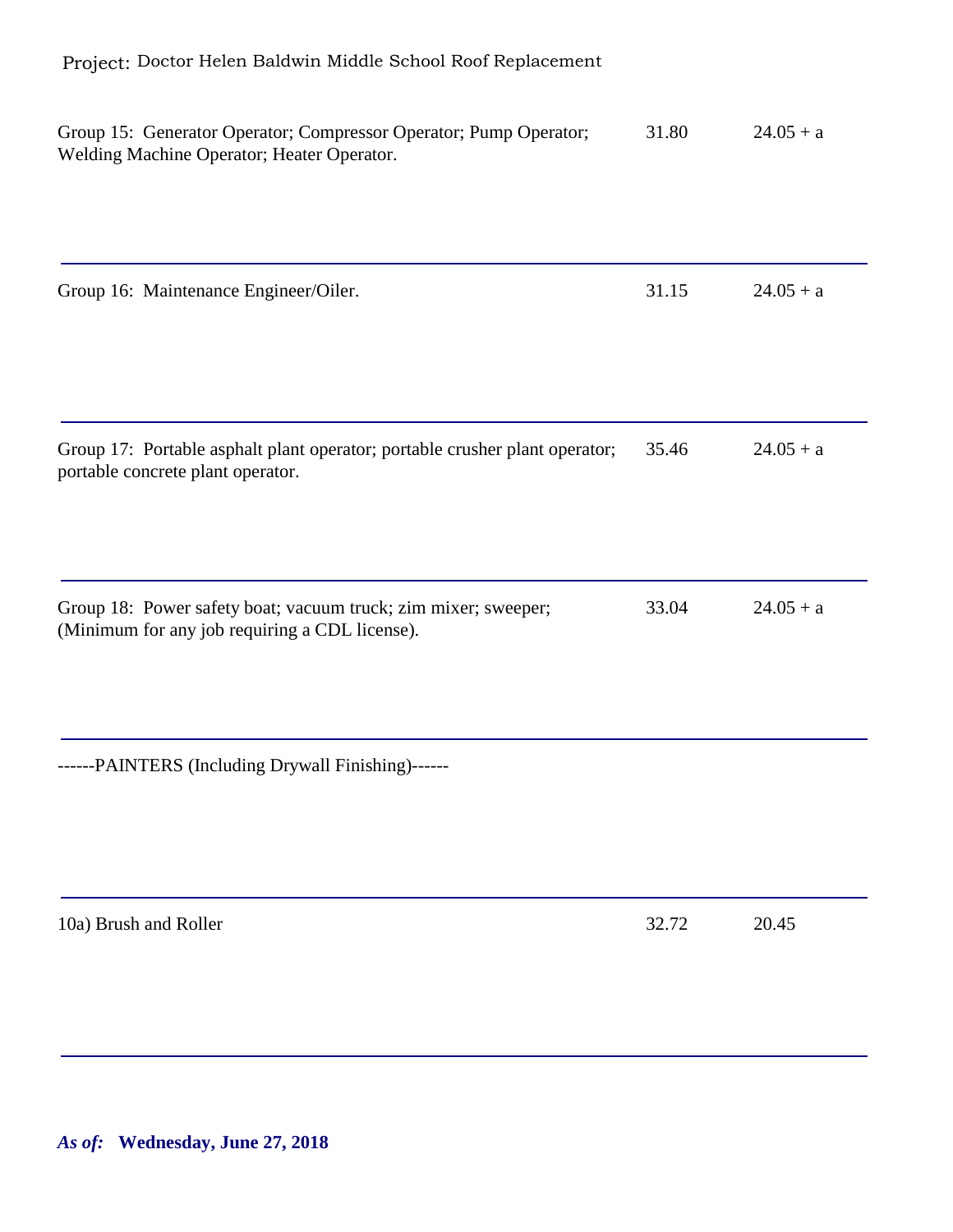| 10b) Taping Only/Drywall Finishing                                                                         | 33.47 | 20.45       |
|------------------------------------------------------------------------------------------------------------|-------|-------------|
|                                                                                                            |       |             |
|                                                                                                            |       |             |
| 10c) Paperhanger and Red Label                                                                             | 33.22 | 20.45       |
|                                                                                                            |       |             |
| 10e) Blast and Spray                                                                                       | 35.72 | 20.45       |
|                                                                                                            |       |             |
|                                                                                                            |       |             |
| 11) Plumber (excluding HVAC pipe installation) (Trade License required:<br>P-1,2,6,7,8,9 J-1,2,3,4 SP-1,2) | 41.62 | 30.36       |
|                                                                                                            |       |             |
| 12) Well Digger, Pile Testing Machine                                                                      | 37.26 | $24.05 + a$ |
|                                                                                                            |       |             |
| 13) Roofer (composition)                                                                                   | 35.97 | 19.73       |
|                                                                                                            |       |             |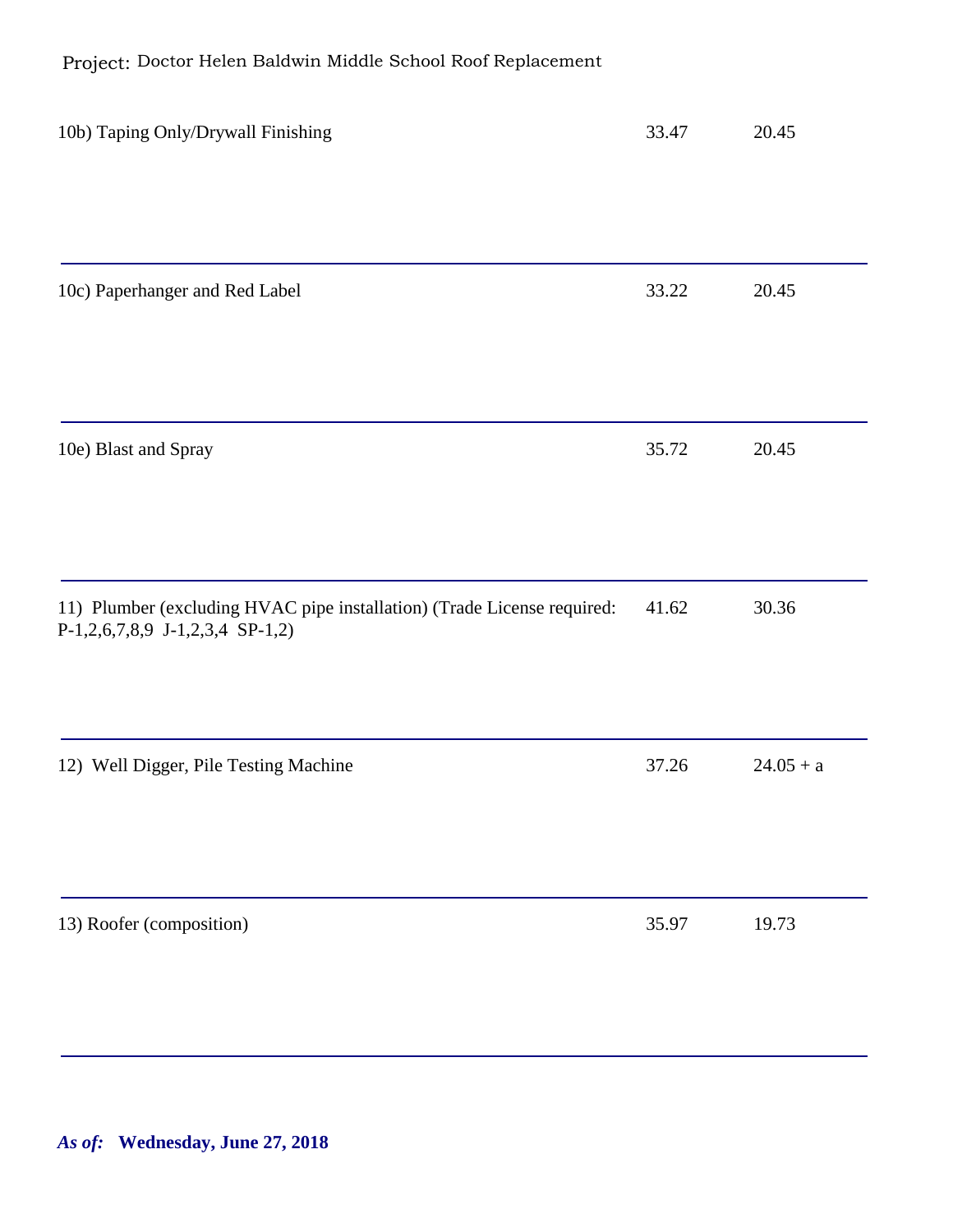| 14) Roofer (slate & tile)                                                                                                            | 36.47 | 19.73       |
|--------------------------------------------------------------------------------------------------------------------------------------|-------|-------------|
|                                                                                                                                      |       |             |
| 15) Sheetmetal Worker (Trade License required for HVAC and Ductwork:<br>SM-1, SM-2, SM-3, SM-4, SM-5, SM-6)                          | 37.18 | 35.29       |
| 16) Pipefitter (Including HVAC work)<br>(Trade<br>License required: S-1,2,3,4,5,6,7,8 B-1,2,3,4 D-1,2,3,4, G-1, G-2, G-8 &<br>$G-9)$ | 41.62 | 30.36       |
| ------TRUCK DRIVERS------                                                                                                            |       |             |
| $17a)$ 2 Axle                                                                                                                        | 29.13 | $22.32 + a$ |
| 17b) 3 Axle, 2 Axle Ready Mix                                                                                                        | 29.23 | $22.32 + a$ |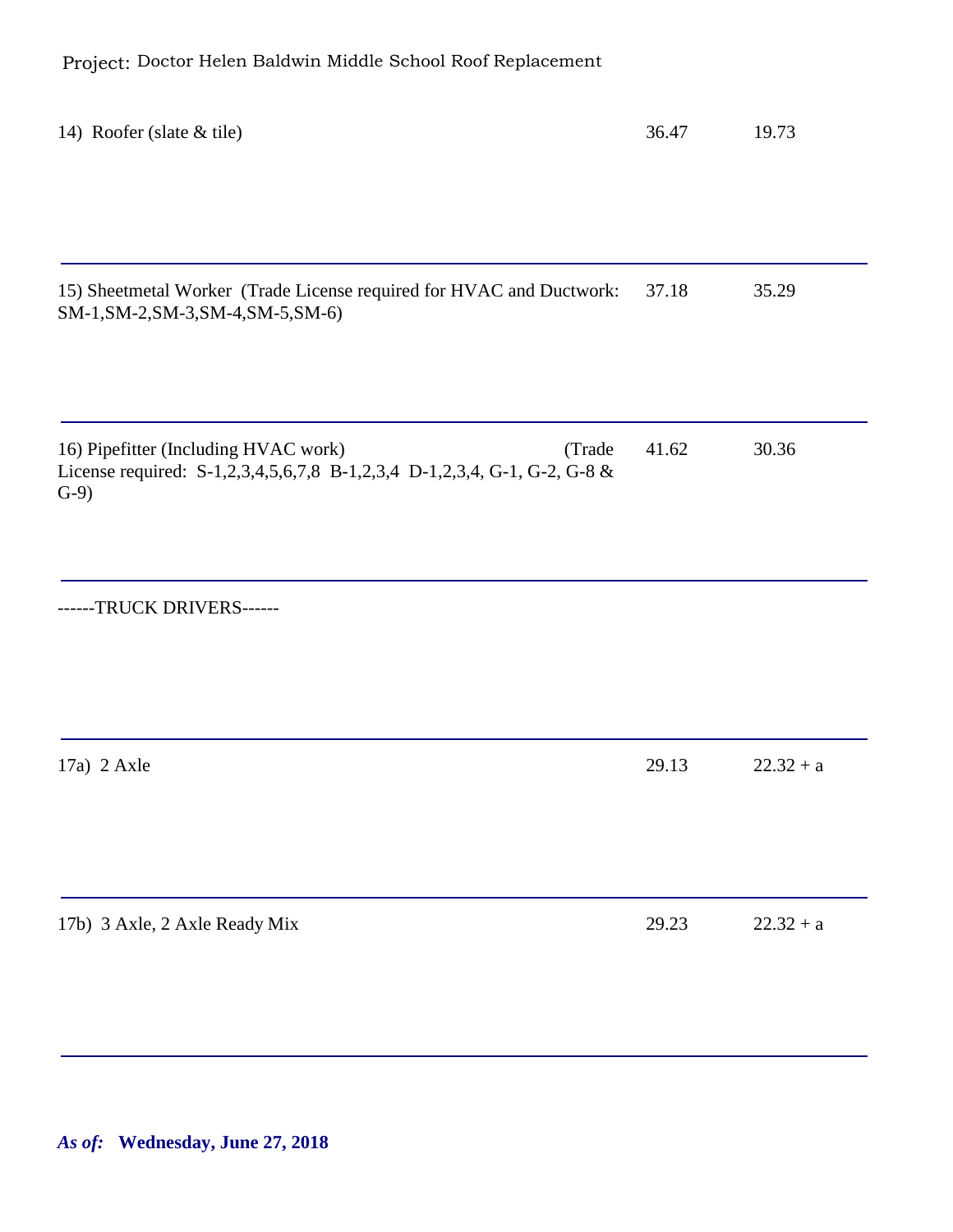| 17c) 3 Axle Ready Mix                                                                                                             | 29.28 | $22.32 + a$ |
|-----------------------------------------------------------------------------------------------------------------------------------|-------|-------------|
|                                                                                                                                   |       |             |
| 17d) 4 Axle, Heavy Duty Trailer up to 40 tons                                                                                     | 29.33 | $22.32 + a$ |
| 17e) 4 Axle Ready Mix                                                                                                             | 29.38 | $22.32 + a$ |
| 17f) Heavy Duty Trailer (40 Tons and Over)                                                                                        | 29.58 | $22.32 + a$ |
| 17g) Specialized Earth Moving Equipment (Other Than Conventional Type<br>on-the-Road Trucks and Semi-Trailers, Including Euclids) | 29.38 | $22.32 + a$ |
| 18) Sprinkler Fitter (Trade License required: F-1,2,3,4)                                                                          | 43.92 | $15.84 + a$ |
|                                                                                                                                   |       |             |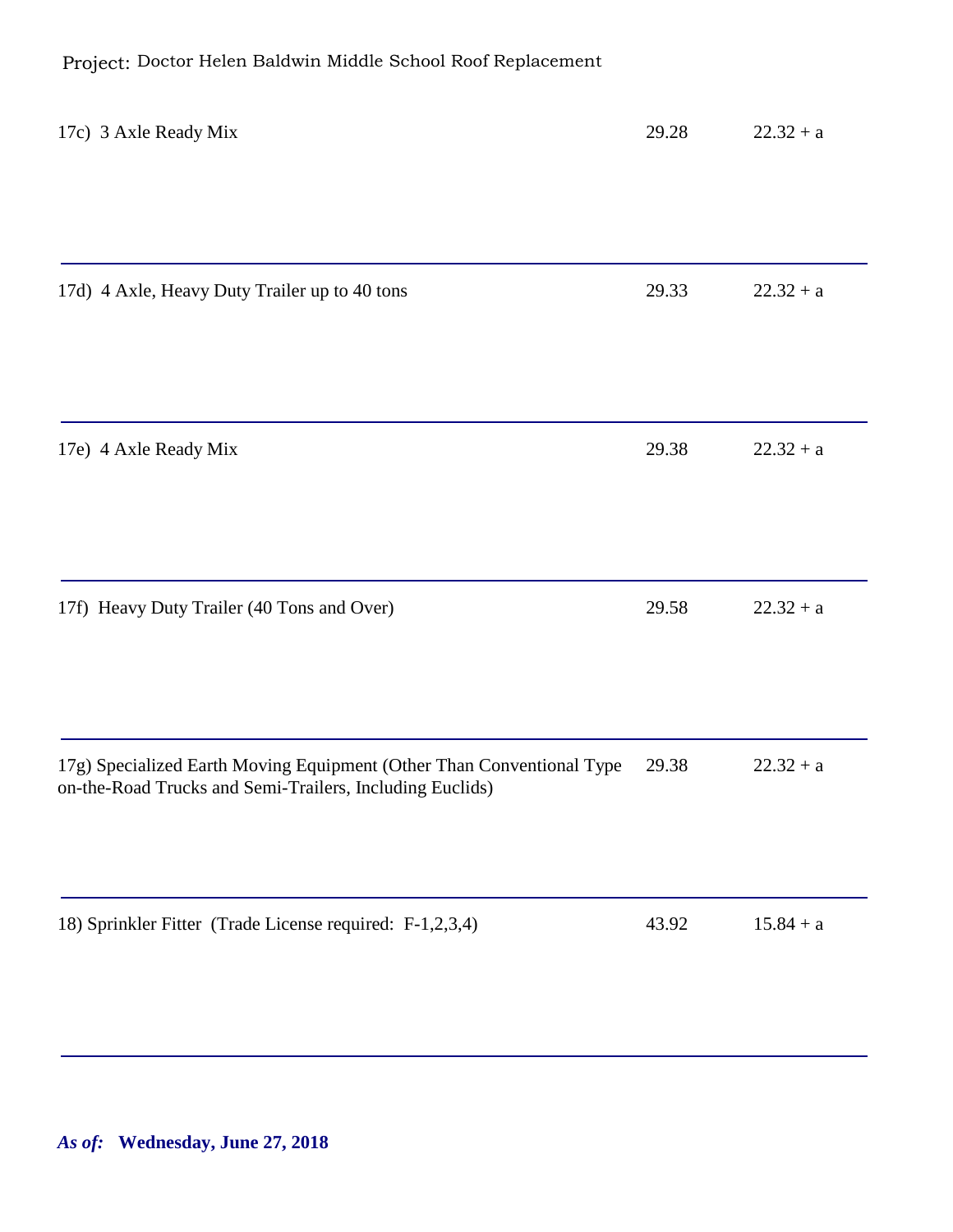Project: Doctor Helen Baldwin Middle School Roof Replacement

19) Theatrical Stage Journeyman 25.76 7.34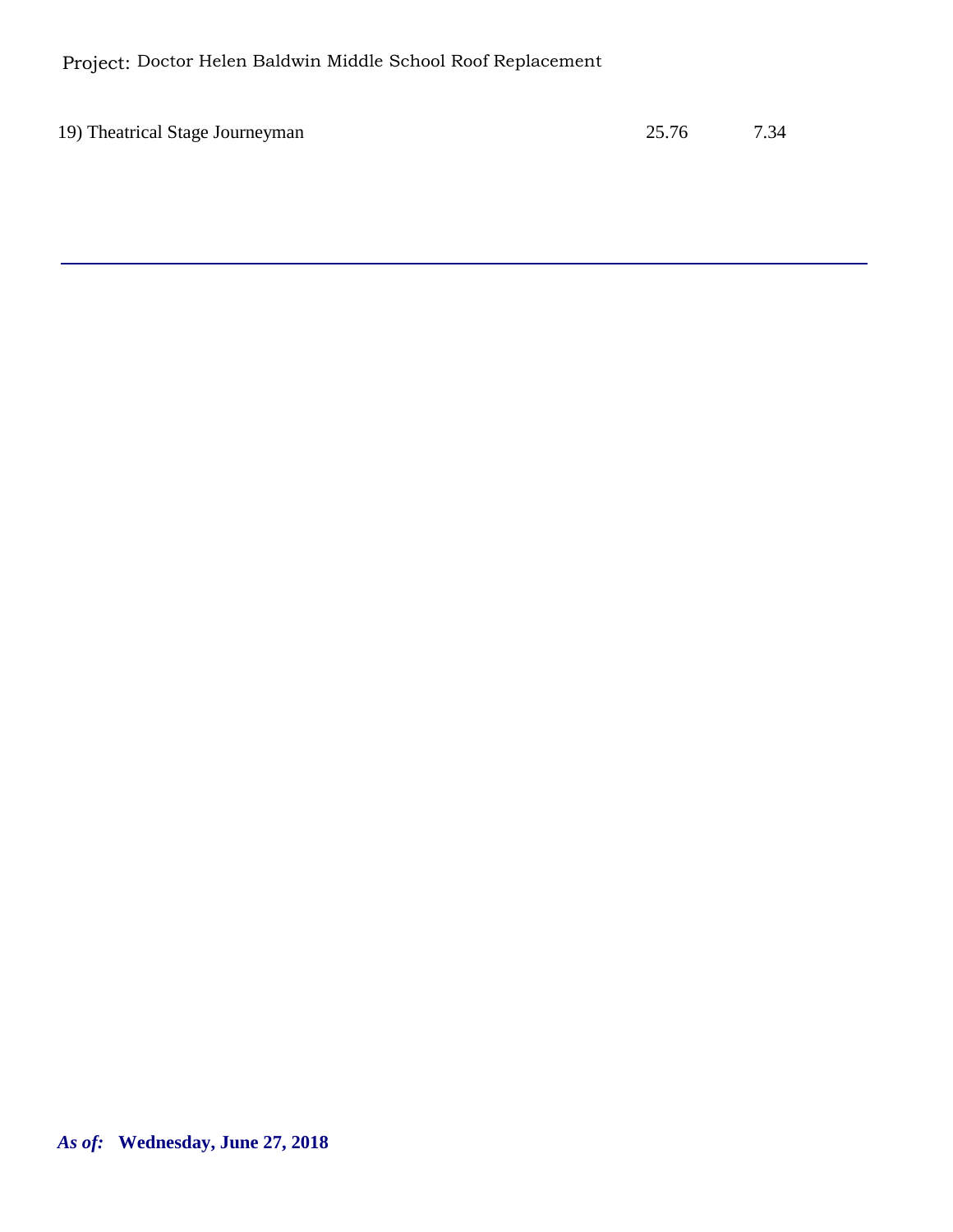*Welders: Rate for craft to which welding is incidental.*

*\*Note: Hazardous waste removal work receives additional \$1.25 per hour for truck drivers.*

*\*\*Note: Hazardous waste premium \$3.00 per hour over classified rate*

*ALL Cranes: When crane operator is operating equipment that requires a fully licensed crane operator to operate he receives an extra \$4.00 premium in addition to the hourly wage rate and benefit contributions:*

*1) Crane handling or erecting structural steel or stone; hoisting engineer (2 drums or over)*

- *2) Cranes (100 ton rate capacity and over) Bauer Drill/Caisson*
- *3) Cranes (under 100 ton rated capacity)*

Crane with 150 ft. boom (including jib) - \$1.50 extra Crane with 200 ft. boom (including jib) - \$2.50 extra Crane with 250 ft. boom (including jib) - \$5.00 extra Crane with 300 ft. boom (including jib) - \$7.00 extra Crane with 400 ft. boom (including jib) - \$10.00 extra

All classifications that indicate a percentage of the fringe benefits must be calculated at the percentage rate times the "base hourly rate".

Apprentices duly registered under the Commissioner of Labor's regulations on "Work Training Standards for Apprenticeship and Training Programs" Section 31-51-d-1 to 12, are allowed to be paid the appropriate percentage of the prevailing journeymen hourly base and the full fringe benefit rate, providing the work site ratio shall not be less than one full-time journeyperson instructing and supervising the work of each apprentice in a specific trade.

 *The Prevailing wage rates applicable to this project are subject to annual adjustments each July 1st for the duration of the project.* 

 *Each contractor shall pay the annual adjusted prevailing wage rate that is in effect each July 1st, as posted by the Department of Labor.* 

 *It is the contractor's responsibility to obtain the annual adjusted prevailing wage rate increases directly from the Department of Labor's website.*

 *The annual adjustments will be posted on the Department of Labor's Web page: www.ct.gov/dol. For those without internet access, please contact the division listed below.*

 *The Department of Labor will continue to issue the initial prevailing wage rate schedule to the Contracting Agency for the project.*

 *All subsequent annual adjustments will be posted on our Web Site for contractor access.* 

 *Contracting Agencies are under no obligation pursuant to State labor law to pay any increase due to the annual adjustment provision.*